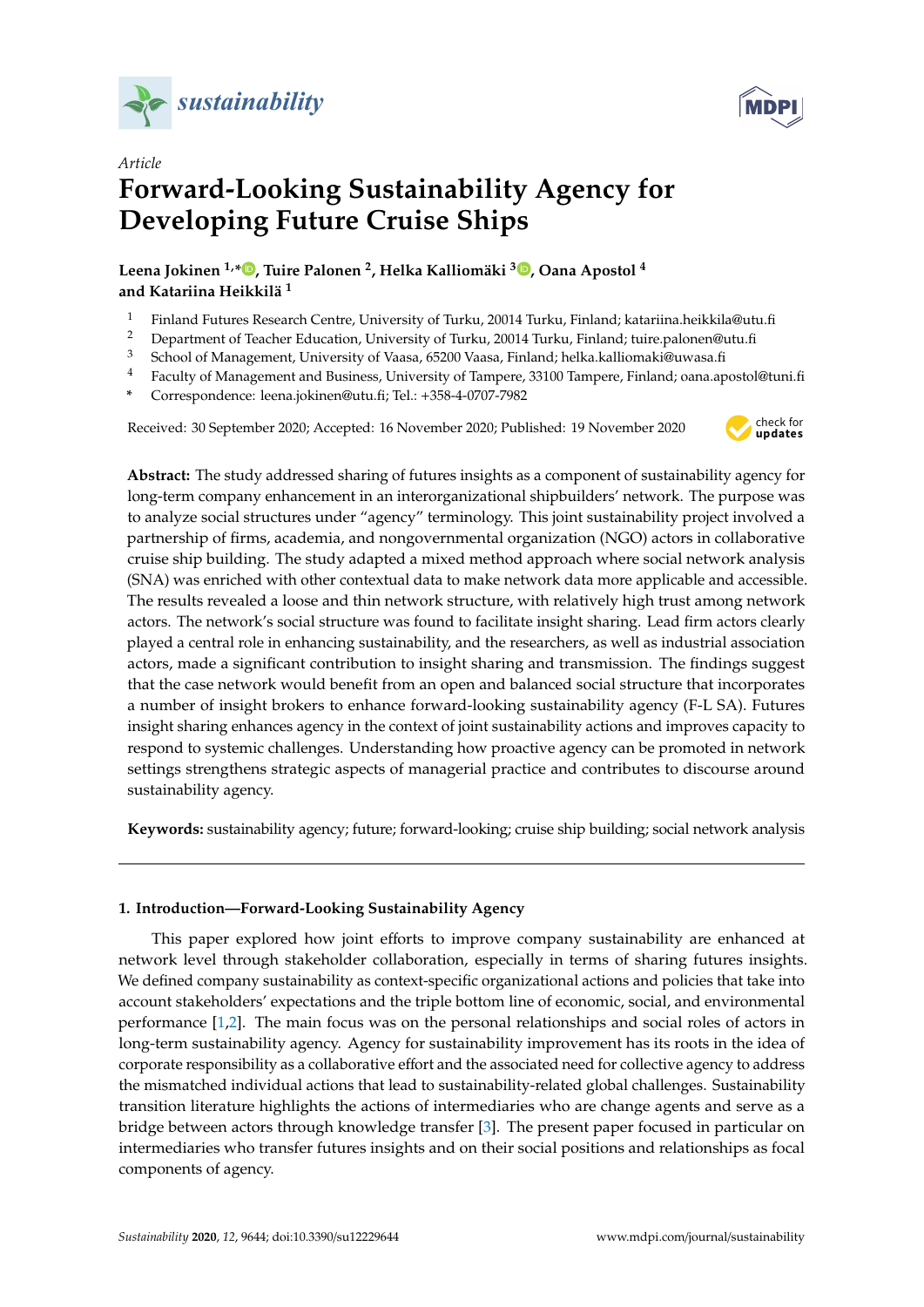Broadly defining sustainability agency as any form of dynamic dialogue or interaction between two or more partners, we contend that forward-looking agency drives sustainability enhancement. In this study, sustainability agency was explored from the futures research perspective in which the future is understood as being contingent and open, shaped by individual and collective actions [\[4\]](#page-16-3). The role of actors reflects relational agency, which is critical as actors´ interaction initiate ideation for development and action [\[5\]](#page-16-4). According to Russel and Smorodinskaya, company sustainability has become interactive and collaborative, often a multidisciplinary and multidirectional process [\[6\]](#page-16-5). Rather than putting the focus on individuals' psychological attributes or life course variables, we highlighted social relations as the components and context for sustainability enhancement [\[7,](#page-16-6)[8\]](#page-16-7). Our approach to sustainability agency focused on practice-level relationships and looks at company sustainability outside of immediate commercial value. Emphasizing collective agency, we incorporated the issue of uncertain futures into agency discourse, as this topic seems to be neglected in contemporary research on collaborative sustainability.

As maritime collaborative networks are less widely researched than, for example, networks in the construction industry or small- and medium-sized enterprises' (SMEs) innovation networks, less is known about the dimensions of sustainability in the maritime sector [\[9\]](#page-16-8). In the shipbuilding sector, company sustainability depends on the collective and coordinated actions of a wide range of collaborators to meet a new ship objectives. While the development of new ideas and collaborative innovation networks have been explored from various perspectives, innovation and research in the maritime industry have tended to focus more on technical and process innovations, and on large regional networks rather than collaboration between people and firms [\[10–](#page-16-9)[12\]](#page-16-10). However, in a recent study of collaborative sustainability within the marine transport sector, sustainability, open innovation, and value co-creation networks were integrated into a model for a joint development. This research project highlighted the importance of an authentic co-creation of value and knowledge transfer among partners particularly in collaborations concerning futures [\[13\]](#page-16-11).

The long-term futures perspective to sustainability agency highlights the importance of broad visions and unspecified goals or ideas for enhancement rather than specific solutions for improved sustainability performance or ways to fulfil certain sustainability indicators. Broadly defined, futures thinking can be understood as any thoughts that relate in multiple ways to possible futures. While it may address both long- and short-term timeframes, a long-term perspective is more relevant when analyzing or creating ideas to enhance sustainability [\[14](#page-16-12)[,15\]](#page-16-13). For that reason, we adopted the term forward-looking to describe this flexible long-term thinking and the dynamic human orientation to futures [\[16\]](#page-16-14). We envisage forward-looking sustainability agency (F-L SA) as the complex interrelations of practical vision, ideation, knowledge creation, and reworking of the future beyond the limitations of earlier practices. In the present case, this is understood as the future perceptions, creative thoughts, and indeterminate perceptions of multiple future possibilities and their applications [\[17–](#page-16-15)[19\]](#page-16-16). At the personal level, company sustainability includes forms of agency like sense-making, mutual learning, trust, and knowledge sharing [\[20\]](#page-17-0). This complexity of interpersonal ties and characteristics makes collaboration difficult to analyze from any single perspective [\[21\]](#page-17-1).

To bring a futures perspective to bear on sustainability agency discourse and to contribute to the futures research literature, we explored how everyday practices and informal futures-focused development are constructed within a social network [\[22\]](#page-17-2). As much of the previous research has been statistical in nature, it has failed to capture how collaborative sustainability works at network level or what existing interorganizational structures might enhance future collaborative development on futures insight construction [\[23\]](#page-17-3). In particular, the significance of social ties in forward-looking analysis remains neglected in futures studies. By analyzing social network structures and actors' roles, we can better understand the role of agency in improving sustainability [\[24](#page-17-4)[,25\]](#page-17-5). The present study developed such a methodology by locating actor relationships in the context of futures insight transfer.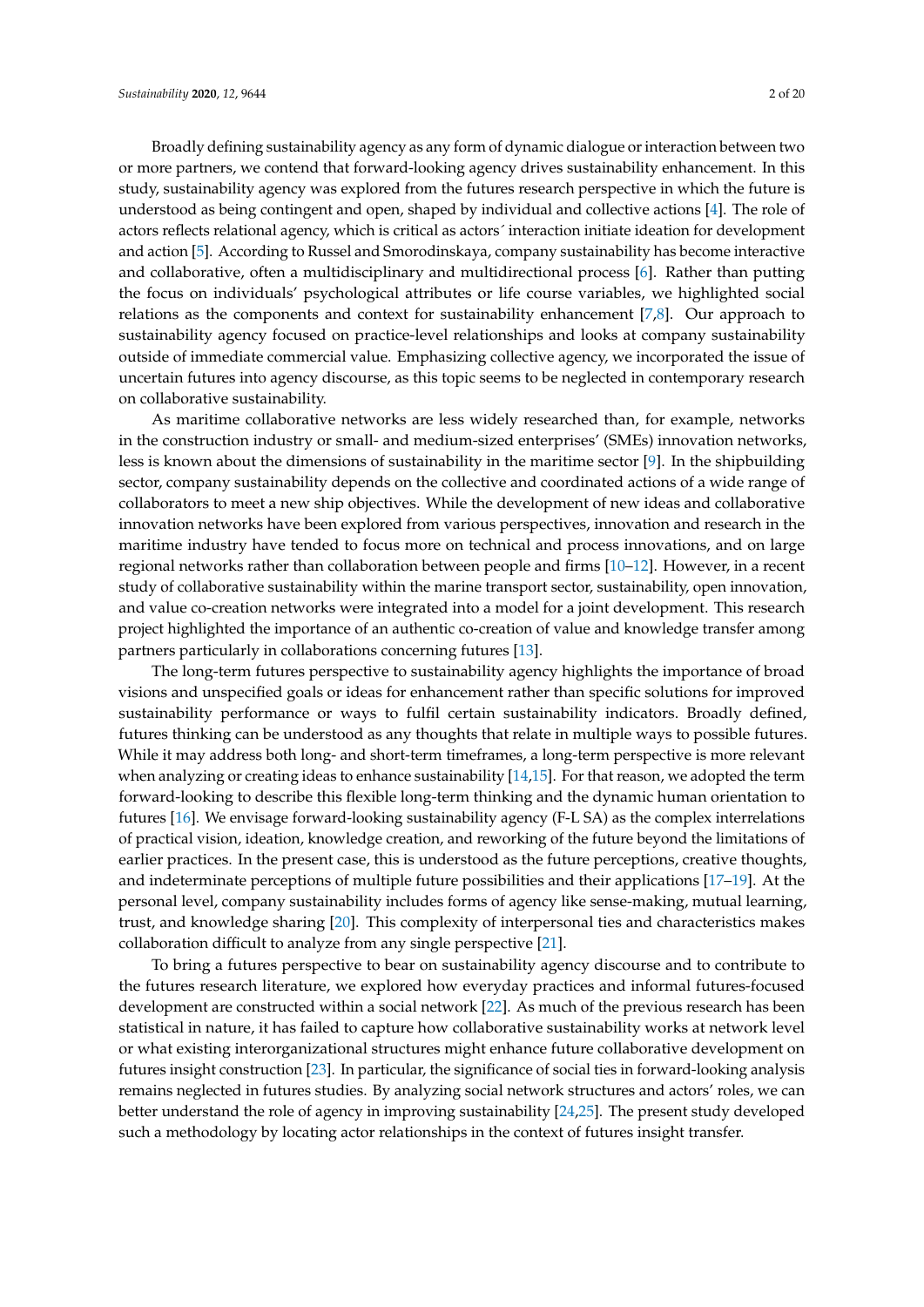### *1.1. Literature Review*

The collaborative nature of company sustainability (we adopted the concept of *company sustainability* because it is more commonly used in the case organizations than the term *corporate responsibility*) has become increasingly important in the contemporary business environment as intertwined companies more often collaborate to address sustainability challenges [\[26\]](#page-17-6). A review of the relevant literature served to identify key issues for sustainability collaboration in cruise ship building. In the multidisciplinary discourse around futures-focused sustainability within the marine sector, a long-term futures perspective is significant when planning a new ship. We found that the long-term futures perspective is substantial in the concept planning phase of a new ship [\[27\]](#page-17-7). F-L SA is embedded in everyday practices and done in informal ways and without using coherent foresight methodologies [\[19,](#page-16-16)[22\]](#page-17-2). Motivation to look forward and a proactive attitude toward futures have been identified as significant drivers for sustainability agency [\[28](#page-17-8)[,29\]](#page-17-9). In terms of human agency, F-L SA is linked to the initiation of new ideas, collaboration ties, insight sharing, and identification of future challenges for preferable futures [\[30](#page-17-10)[–32\]](#page-17-11). For sustainability agency construction, the key attributes of social networks are advice seeking and trust between partners, which determines how much effort and commitment must be invested in collaborative development projects [\[33](#page-17-12)[–35\]](#page-17-13).

The rich literature on collaboration for sustainability reflects practical preoccupations for developing sustainability practices beyond organizational boundaries to include the entire upstream and downstream chain within which an organization operates [\[36\]](#page-17-14). Traditionally, this literature has been concerned mostly with organizational collaborations within the supply chain (SC), that is, in the upstream, but recent developments have pointed to the necessity to take a broader approach that would integrate customers and other stakeholder groups as part of the sustainability efforts [\[36,](#page-17-14)[37\]](#page-17-15). The need to see sustainability as a comprehensive, systems-level phenomenon has led to efforts to distinguish businesses in terms of how deeply sustainability is embedded in their networks and their ways of working [\[38\]](#page-17-16). However, further work is needed to understand how business partner and other relationships (especially at the personal level) impact company sustainability and important activities like strategic planning [\[36](#page-17-14)[,39\]](#page-17-17).

The research on social roles in sustainability partner networks has highlighted the role of a lead partner in the chain [\[40–](#page-17-18)[42\]](#page-17-19). The leader in the chain uses its power to select such suppliers whose sustainability performance is in line with the leader's requirements. The leader also exerts a decisive influence on how sustainability is defined and which indicators or methods of evaluation are applied [\[40,](#page-17-18)[43\]](#page-17-20). Research on collaborative company sustainability, which highlights equal dialogue among stakeholders, has stressed the central role of suppliers' independent self-directed development [\[44\]](#page-17-21). Networks and network actors contribute to company sustainability, collaborative agency, and systemic change by facilitating communication and knowledge flows [\[20\]](#page-17-0), capturing and transmitting information of relevance to sustainability outcomes [\[29](#page-17-9)[,45\]](#page-18-0).

The basic collaborative actions are considered to be concrete collaboration, knowledge transfer, and mutual trust. These action categories are commonly used in the collaborative network literature [\[6,](#page-16-5)[20\]](#page-17-0). The essential role in an F-L SA framework is a knowledge broker, which is a distinctive personal or organizational role within a social network [\[46](#page-18-1)[–48\]](#page-18-2). Outsider types of brokers are identified by boundary-crossing social ties and their personal networks are less dense than those average network actors [\[49,](#page-18-3)[50\]](#page-18-4). This diversity of social ties and network contacts enables brokers to access nonredundant information and increases their likelihood of acquiring ideas or other resources from different sources [\[31,](#page-17-22)[51\]](#page-18-5) As outsider brokers have access to heterogeneous information and perceptions, they may also be sensitive to identifying needs and opportunities [\[25,](#page-17-5)[32,](#page-17-11)[52\]](#page-18-6). By bridging disconnected parts of the network, outsider brokers also play a role in controlling or mediating the flow of information and insights, and their own interests and ideas are likely to influence the nature of the information that reaches network members [\[25](#page-17-5)[,53\]](#page-18-7).

The key defining elements of a network form of organizing business partnership is based on trusting ethics [\[54\]](#page-18-8). Trust among network partners is also an essential part that facilitates futures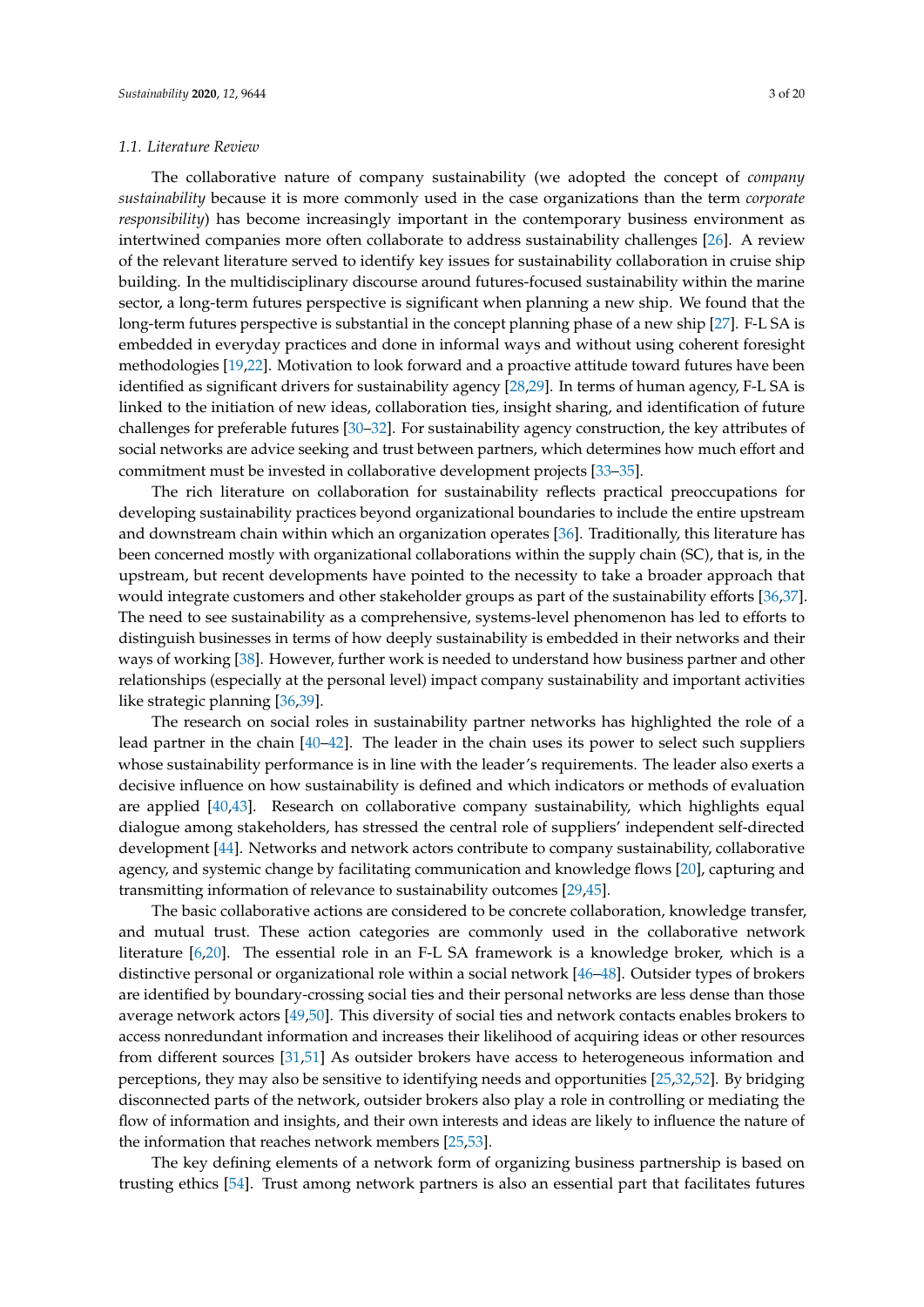insight transfer because sharing new ideas in interorganizational networks contains significant risk of opportunism and exploitation of ideas. Trust forms a basis of network partners' willingness to share knowledge and, correspondingly, a lack of trust may lead to competitive and secretive behavior. Free flow of futures insights happens in an atmosphere where partners do not need to protect themselves from others' opportunistic behavior [\[55\]](#page-18-9). F-L SA networks are based on collective actions to enhance sustainability and mutual trust is a prerequisite for collaboration. As a temporary community for building reciprocal understanding and intelligibility in the form of trust and solidarity, cooperation on sustainability ensures future gains for the whole network [\[56–](#page-18-10)[58\]](#page-18-11).

Futures research literature has emphasized the importance of the present decisions and views of futures for constructing preferable development [\[59\]](#page-18-12). The recent research stream of anticipation [\[60\]](#page-18-13) highlighted the present actions as the means to construct the futures. Typically, the emergence of insights and ideation practices in the futures research literature has been based on understanding potential changes or possibilities from a broad perspective [\[61–](#page-18-14)[63\]](#page-18-15). However, F-L SA is based on the idea that orientation to futures is grounded in innate human capacities and needs. It follows that forward-looking is an essential element of sustainability agency as a social activity where different members of an organization share insights regarding possible futures [\[64\]](#page-18-16). This, in turn, stimulates broadening circles for seeking radical new ideas [\[30](#page-17-10)[,65\]](#page-18-17). Additionally, some approaches have emphasized the social nature of foresight as a process of participation among members of one or more organizations [\[19](#page-16-16)[,66\]](#page-18-18). To that extent, the forward-looking perspective is embedded in the concept of company sustainability, although a futures orientation is not necessarily enacted in a structured or conscious way [\[19,](#page-16-16)[22\]](#page-17-2).

With regard to knowledge sharing and emergence of insights, the futures research literature links forward-looking actions to long-term strategic analysis, dealing with uncertainty, human ability to foresee futures, and general attitudes to long-term futures [\[62,](#page-18-19)[67](#page-18-20)[,68\]](#page-18-21). Futures insight is understood as a set of beliefs, and generation of F-L SA is seen as a process in which network actors exchange and receive knowledge and are influenced by the knowledge and insights of others. As one component of futures insight, visionary knowledge construction goes beyond facts and empirical proofs. Ideas about futures are not constructed in a vacuum but exist in the minds of individuals, in dialogues with other people, and in various social contexts [\[25,](#page-17-5)[69,](#page-18-22)[70\]](#page-18-23). Futures-focused insights are a form of tacit knowledge, which can be more freely transferred in dense network structures that promote shared norms for cooperation and coordinated action [\[33,](#page-17-12)[34,](#page-17-23)[71\]](#page-18-24).

## *1.2. Aim and Framework of the Study*

In the present study, our purpose was to develop a deeper understanding of F-L SA, as it is conceived within collaborative networks, and in doing so to render the concept of F-L SA more meaningful in managerial practice. We aimed to elaborate how collaboration on forward-looking is socially constructed and how futures insight sharing is promoted in a network setting. The goal was to explore connectivity between actors enhancing company sustainability as a form of futures insight construction.

The significance of the study is based firstly in addressing questions that drive and have an impact on company sustainability. We assumed that transparency of cooperation between business partners enhances possibilities for forward-looking practices for long-term collaborative development. Secondly, the study enhances the understanding of sustainability, not only in the context of the shipbuilding industry, but more generally in project organizations, and its findings will assist collaborative networks in their efforts to have productive dialogue and create value from company sustainability extending far into the future. Thirdly, it explains how F-L SA involves a socio-relational insight sharing process involving multiple actors. Although the importance of collective agency and social relations for long-term and complex change (including transitions to sustainability) is widely acknowledged, collaboration and insight transfer at the level of personal relationships is seldom addressed in maritime studies [\[20](#page-17-0)[,21,](#page-17-1)[72\]](#page-18-25).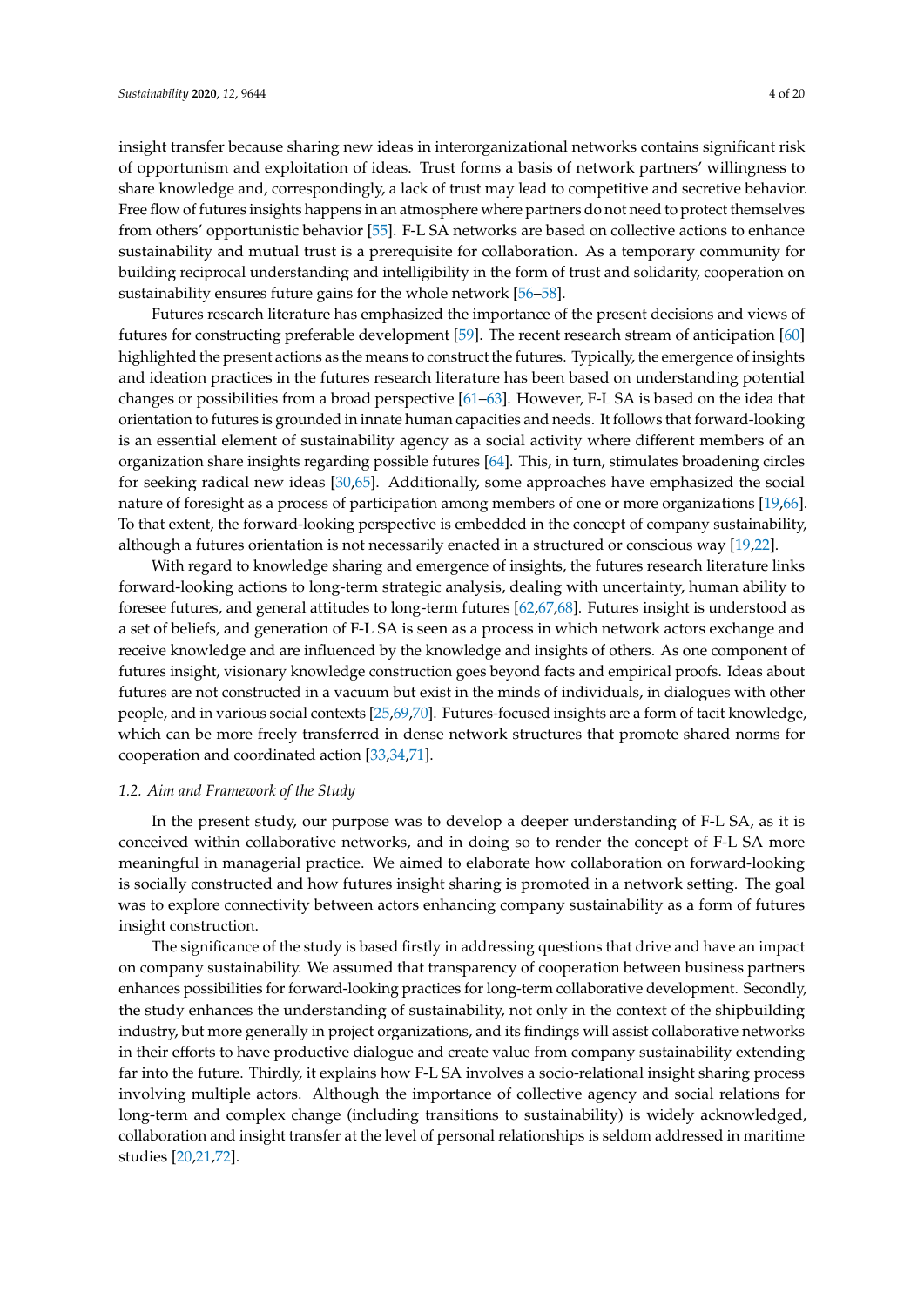Based on three premises, we developed a theoretically informed F-L SA framework. First, to analyze a social space for agency as insight sharing within a network structure, we characterized the F-L SA space in terms of social cooperation and the ties, positions, and subgroups of close collaborators. Advice seeking and sharing were assumed to reflect forward-looking knowledge—in this case, futures insight sharing  $[73,74]$  $[73,74]$ . We further assumed that active collaborative efforts to enhance sustainability are context-specific strategic choices that are embodied more or less consciously in perceptions and visions of possible and preferred futures [\[9](#page-16-8)[,29](#page-17-9)[,75\]](#page-19-1). actions of the sufficient relations of the sufficient  $\epsilon$  is the foster influence to foster in  $\epsilon$  is possible and  $\epsilon$  is possible and possible and possible and  $\epsilon$  is the foster in  $\epsilon$  is a possible and possible and

Second, we argued that anticipating sustainability challenges or development needs are present Second, we argued that anticipating sustainability challenges or development needs are present actions of those with sufficient relational influence to foster ideas by pondering possible and preferred futures  $[60,76-78]$  $[60,76-78]$  $[60,76-78]$ . These present actions involve interactive collaborations for idea generation, definition, exchange of futures information, and tailoring visions of futures [\[25,](#page-17-5)[50\]](#page-18-4). Trust between partners determines the effort and commitment that must be invested that must be invested to the effort and commitment of actors increases transfer of futures insights, and functioning partnerships stimulate mutual trust. The level of trust between partners determines the effort and commitment that must be invested in collaborative development projects and sharing of ideas [\[35](#page-17-13)[,57\]](#page-18-27). share several networks. As boundary crossing actors, outside a communication and mass  $\epsilon$  interested in

Finally, we focused on the central role of individual actors and their social connections in insight Finally, we focused on the central role of individual actors and their social connections in insight rating, we received on the central role of marviolatic actors and their boundary-change.<br>
Sharing in social networks. As boundary-crossing actors, outsider brokers are ideally positioned to ending in social networks. The broad arty crossing deterity parties are funding positioned to mediate insight flow and are fundamental to F-L SA, and exploiting their diverse connections and roles ncellate margin from and are randamental to 1 E 3.1, and expressing their arreste established and forestionships and forces the broad processes of futures idea generation, we argued that outsider insight brokers encourage the broad processes of futures idea generation, we argued that outsider insight brokers encourage Interface processes of ratures taca generation, we afgace that causact misgin stokens encourage<br>futures insight generation through collaborative relationships and facilitate forward-looking agency Induces meaging generation unough conditionally chanced single and nethiate forward footing agency<br>by bringing ideas from outside the network [\[47\]](#page-18-28). The outsider broker can source novel ideas that by bringing reception behavior that it is network [15]. The behavior boxer can board nover recepting the diversity of these Sources and social ties means that outsider brokers can have a significant impact on how actors perceive strategic options. and non-hierarchical interaction rather than on nested structures respectively. The futures research perspective

The F-L SA analytical framework presumes that the structure of social ties depends on ad hoc and nonhierarchical interaction rather than on nested structures. The futures research perspective and nonhierarchical interaction rather than on nested structures. The futures research perspective and nonnerarchied interaction rather than on nested structures. The ratures research perspective adds depth to the framework in terms of a proactive attitude to futures and an emphasis on the addes deput to the Hamework in terms of a prodective annuale to ratures and an emphasis on the concrete actions of advice sharing, collaboration, and trust building as essential elements of company sustainability. From a social network perspective, F-L SA highlights the roles of insight transfer and sustainability. From a social network perspective, F-L SA highlights the roles of insight transfer and outsider brokerage. Figure [1](#page-4-0) depicts the framework constructed on the basis of the literature that informed the analysis.

<span id="page-4-0"></span>

**Figure 1.** The framework for the forward-looking sustainability agency (F-L SA) in interorganizational company sustainability.

# **Figure 1.** The framework for the forward‐looking sustainability agency (F‐L SA) in *1.3. Research Questions and Hypotheses*

We considered forward-looking insight sharing as tacit knowledge, which flows freely in dense, integration of joint interest in the collective good, such as sustainability improvements from a long-term perspective. Aligning interests happens in the form of cooperation and expertise sharing, and this requires group solidarity, which is reflected as trust in social relations [57]. However, within an F-L SA network, tacit knowledge sharing happens in an interorganizational context, and therefore the overall but decentralized network structures with high trust relationships [\[33](#page-17-12)[,34](#page-17-23)[,71\]](#page-18-24). Insight sharing implies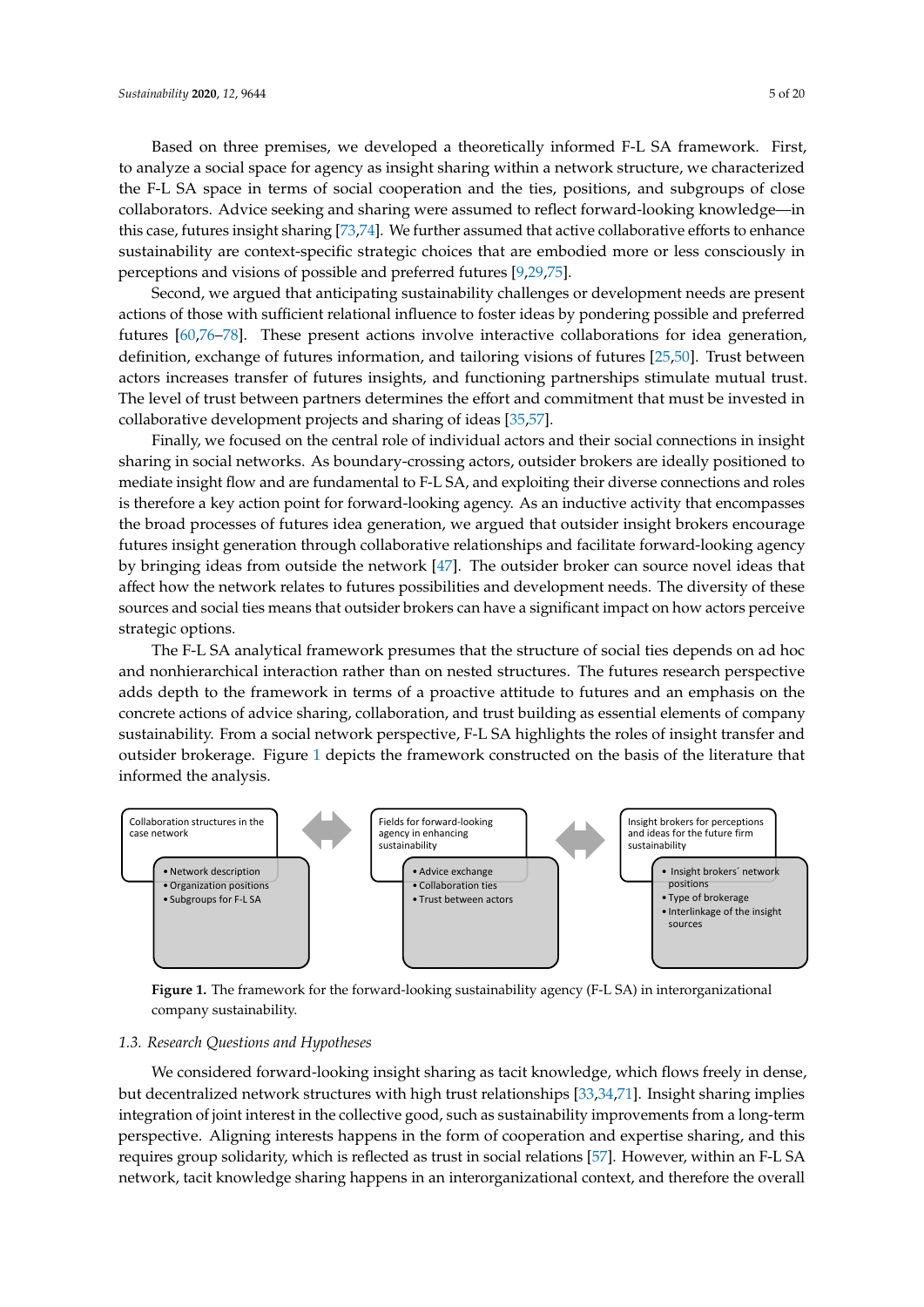network structure for F-L SA is sparse in collaboration and advice sharing, but contains a relatively high level of trust among actors [\[48\]](#page-18-2).

The first research question was intended to examine how insight sharing for company sustainability is socially structured within the network by analyzing ties and relationships between individual actors. As such, the following hypothesis was offered:

**Hypothesis 1 (H1).** *The F-L SA network structure is sparse with low density and centrality on collaboration and advice sharing, but denser in respect to trust relationships.*

The research on individual actors' roles and positions [\[6,](#page-16-5)[39\]](#page-17-17) and the initiation of new ideas [\[30,](#page-17-10)[31\]](#page-17-22) has localized the agents and their organizational positions. The F-L SA focal action points were found to be insight transfer across organization or other subgroup borders [\[22](#page-17-2)[,47](#page-18-28)[,50\]](#page-18-4).

The second research question focused on subgroups and insight transfer between them. We explored the subgroups within the network to find groups that collaborate, share insights, and drive sustainability on the operational level. Secondly, we hypothesized that subgroups consisting of boundary-crossing actors are formed within the network on the basis of mutual interest in interorganizational company sustainability. As such, the following hypothesis was offered:

**Hypothesis 2 (H2).** *The F-L SA network has boundary-crossing subgroups consisting of actors who have similar roles or interests concerning company sustainability.*

Actors who have a central position within an interorganizational F-L SA network are presumed to represent different subgroups, that is, the actor's background organization and project partner groups, to reflect collaborative efforts and heterogeneous advice sharing for sustainability. Sustainability agency is here compared to the role of an outsider insight broker, as a broker shares bodies of knowledge and encourages connections of actors from different organizations; in addition, they can also control insight flow [\[24,](#page-17-4)[79\]](#page-19-4).

The fourth question examined the central actors' positions within F-L SA network. We analyzed who the central actors are within the network and if they represent different positions and subgroups in order to enhance the insight flow in the whole F-L SA network. As such, the following hypothesis was offered:

**Hypothesis 3 (H3).** *The central actors within the F-L SA network come from di*ff*erent background organizations and they represent di*ff*erent subgroups of a partner network.*

We further examined the outsider type of insight broker roles in the case network to see if an outsider insight broker is an eminent role within the F-L SA network [\[46\]](#page-18-1). The outsider insight brokers operate in an interorganizational field and facilitate F-L SA by collecting and brining in ideas from diverse parts of the network as well as from outside; the outsider insight brokers play the role of an outsider mediator [\[31,](#page-17-22)[46,](#page-18-1)[47](#page-18-28)[,80\]](#page-19-5).

The fourth question focused on outsider insight brokers' ties within the F-L SA network. We analyzed if external types of brokerage appear in F-L SA networks and explored connectedness of brokerage ties with the different groups within the network. We defined the outsider insight broker role as central in all dimensions: advice exchange, collaboration, and trust relationships, including boundary-crossing ties with different subgroups of the network. As such, the following hypothesis was offered:

**Hypothesis 4 (H4).** *The F-L SA network has outsider types of insight brokers among the central actors. The outsider insight brokers have direct connections to every partner group of the network to mediate company sustainability enhancement.*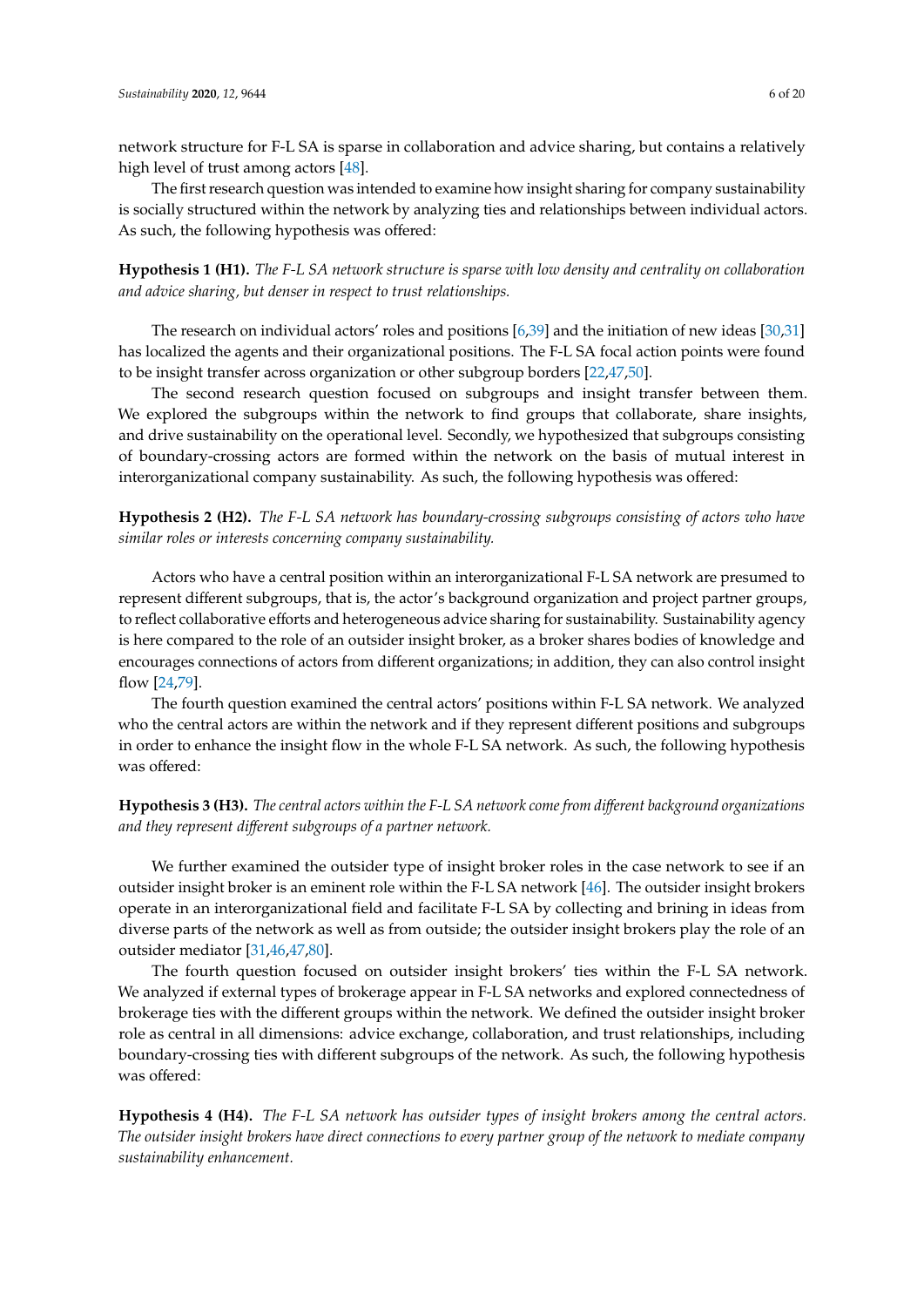New and diverse external ideas have emerged from perceptions of potential changes and possible and/or preferable directions of development [\[61](#page-18-14)[–63\]](#page-18-15). The versatile insight flow is an elementary feature of an F-L SA [\[19,](#page-16-16)[81,](#page-19-6)[82\]](#page-19-7).

The last research question explored the external insight flow into an F-L SA network. We examined how diverse the sources are used by the network actors, and we looked specifically at what sources the outsider insight brokers use and how diverse their sources are. As such, the following hypotheses were offered:

**Hypothesis 5 (H5).** *The insight sources to enhance F-L SA are diverse and also emerge outside of the industry in question.*

**Hypothesis 6 (H6).** *The outsider insight brokers within the F-L SA network provide supplementary rather than overlapping insight sources.*

### **2. Materials and Methods**

### *2.1. Case Study*

The research context was a shipbuilding network located in Finland. The lead firm produces luxury cruise ships and retains about 1500 employees. The nature of its complex products necessitates the use of a vast network of suppliers. The products, cruise ships, require intensive physical work but also employ a wide range of cutting-edge technological machinery. The lead firm has only recently started to organize its sustainability efforts. The different aspects of sustainability have gained different amounts of attention throughout the history of the firm, but a comprehensive mapping of them has been lacking. Occupational health and safety, environmental issues, and social responsibility have been the focus of the firm's sustainability efforts during recent years.

This research process started in early 2016 as a joint project between academic partners and the case firms to explore sustainability initiatives, practices, and their transparency, as well as the communication sustainability of the involved parties. The decision to enhance sustainability was strategically driven, the lead firm aiming to take the lead in an industry in which sustainability is considered as a discursive practice. Among the aims of the business, academia partnership was to elicit reflections on the role of sustainability for the entire network. The project consortium included the lead firm, first-tier and second-tier firms, a potential supplier firm, and two consultant companies. Research partners were the University of Turku (institutes of Future Technologies, Finland Futures Research Centre, and Centre for Collaborative Research) and the Technical Research Centre of Finland Ltd [VTT]. Additionally, three supporting partners representing an industrial association and suppliers were included in the project consortium. The consortium firm partners had their own subprojects supported by a joint research project. The case network studied here consisted of employees of the partner organizations, altogether 41 persons, who participated in the project by either interviewees, steering group members, nongovernmental organization (NGO) partners, or researchers.

The important stakeholders of any shipbuilding network are the end customers, NGOs (typically environmental NGOs), the authorities, and the communities located near the shipyard. The ship owner's end users are private customers and the ship's operational personnel. From the forward-looking perspective, shipbuilding requires early involvement of different partners and stakeholders to incorporate company sustainability ideas in a construction process, and thus these actors were also included in this study.

#### *2.2. Data and Analysis*

A network survey conducted in November 2018 gave us the main part of the data needed. The informants were the project actors involved with sustainability issues within their organizations. The survey was sent to the 41 case network members associated with of the project partners. The firm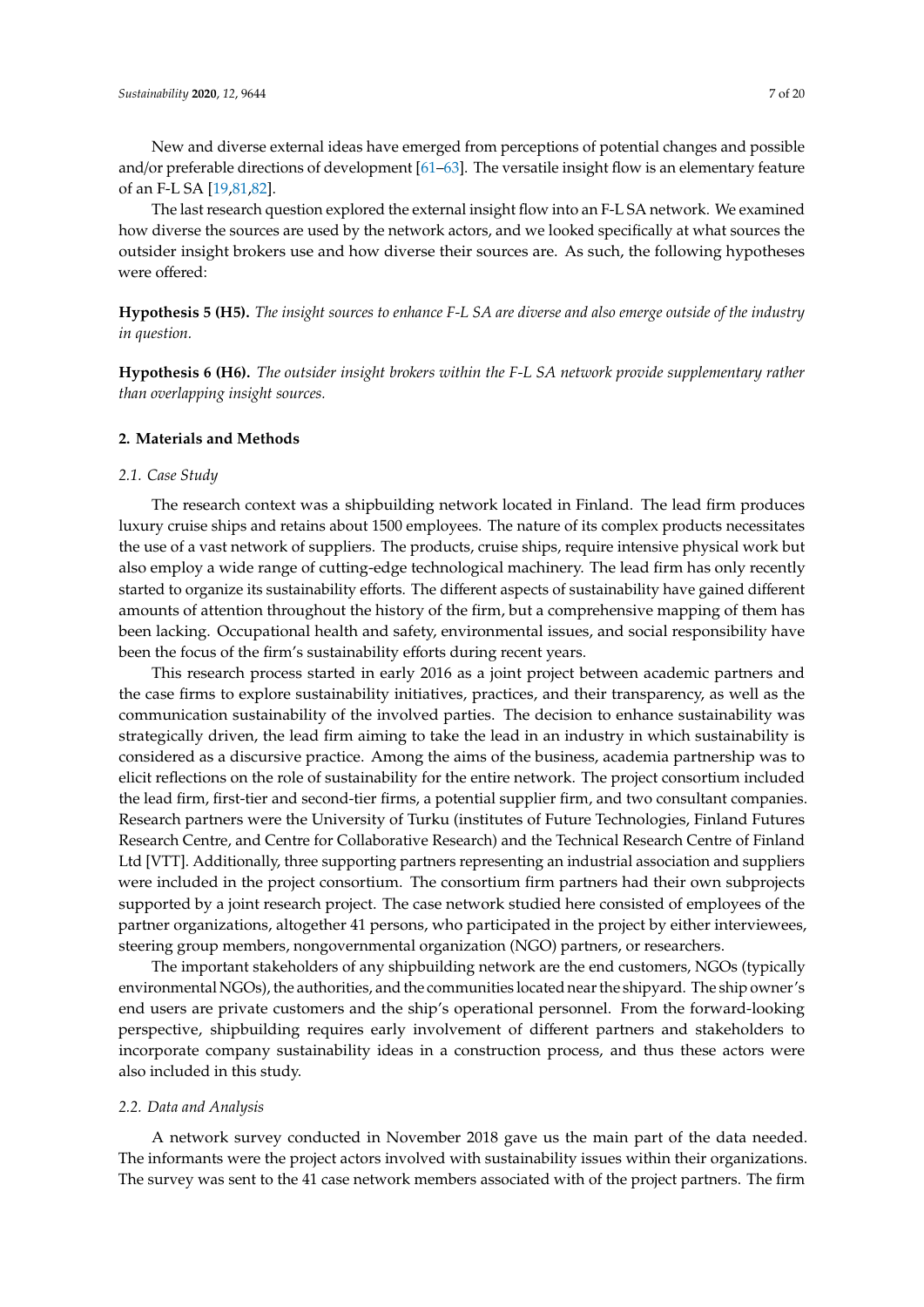actors had been interviewed in an earlier phase of the project. Further, additional actors were added to the sample; at the end, the case network actors consisted of representatives of the participating firms' actors, researchers, and NGO actors involved in the project. The response rate for the network survey was good (80%).

In the network survey, three questions were related to various network dimensions: collaboration, advice, and trust. Analysis was focused on the collaboration happening during the project actions, but not necessarily only the project actions, but rather, any interaction among the partners. The network questionnaire had a list of the names of actors, and the respondents were asked to assess the following: (1) from whom they sought advice regarding company sustainability, (2) with whom they collaborated, and (3) who they considered to be especially trusted partners. Additionally, respondents were asked to name other sources of insights into sustainability and its implications as well as whom they considered forerunners within sustainability in all fields or businesses. In addition, the network survey had two open-ended questions, which were designed to gather information related to such forerunners and collaborators who were not project partners, but represented whatever party or organization. Furthermore, we used field notes from the project meetings and seminars to support interpretations and add context understanding.

The study adapted a mixed methods approach where social network analysis (SNA) was enriched with other contextual data to make network data more applicable and accessible. Results from the SNA produced intuitive visualizations to reveal overall structures of the network. The other methods, in this case semi-structured interviews, added information on context of collaboration and company sustainability issues. Network data reflected individual-level results, such as the importance of cohesive network positions, mediator- and boundary-crossing roles, and the relationship between network and formal positions of the project actors [\[80\]](#page-19-5). With help of the SNA, we explored who had central roles, who shared knowledge or were asked for advice, and how mutual trust relations were distributed among partners. Structures of social networks were described by measures such as network density, centrality of actors, cohesion, and shape. Density means cohesiveness of partner ties, that is, the number of actors who are linked together. Centrality refers to the core of partners who have most of the ties. The concept of betweenness centrality refers to the number of times a node is in the shortest path between other nodes. Together, density and centrality measures indicate the level of connectedness of a network structure. The network shape makes visible the overall distribution of ties [\[49](#page-18-3)[,83\]](#page-19-8).

SNA metrics were conducted via UCINET 6 software [\[84\]](#page-19-9). We used a whole network approach to describe the network structure and combined individual analysis to identify the central actors who had the most prominent positions within the case network. We also identified outsider types of insight brokers by their centrality and external connections to every project partner group (firms, research community, and NGOs). The description of overall structure of the network was done by determining the density of connections and relationships between individual actors and their organizations, in addition to actor centrality. The actor centrality was analyzed by the degree and heterogeneity of the ties. Degree centrality is a measure of the direct ties between one actor and other actors and it was used to analyze the role and position of an actor within the network. Subgroups that shared insights within the case network were analyzed by using Johnson's hierarchal clustering method of nodes. This connectedness method reorders pairs that are similar and joins them with other nodes into clusters until all the nodes are linked. The clustering iteratively constructs nodes by their similarities; here, subgroups are formed by actors' similar connections in advice sharing. A hierarchical clusters diagram, a dendrogram, plots the actors in clusters based on similarity of ties. Additionally, the futures knowledge and insight sources were analyzed in relation to the outsider insight brokers [\[23](#page-17-3)[,50](#page-18-4)[,85\]](#page-19-10).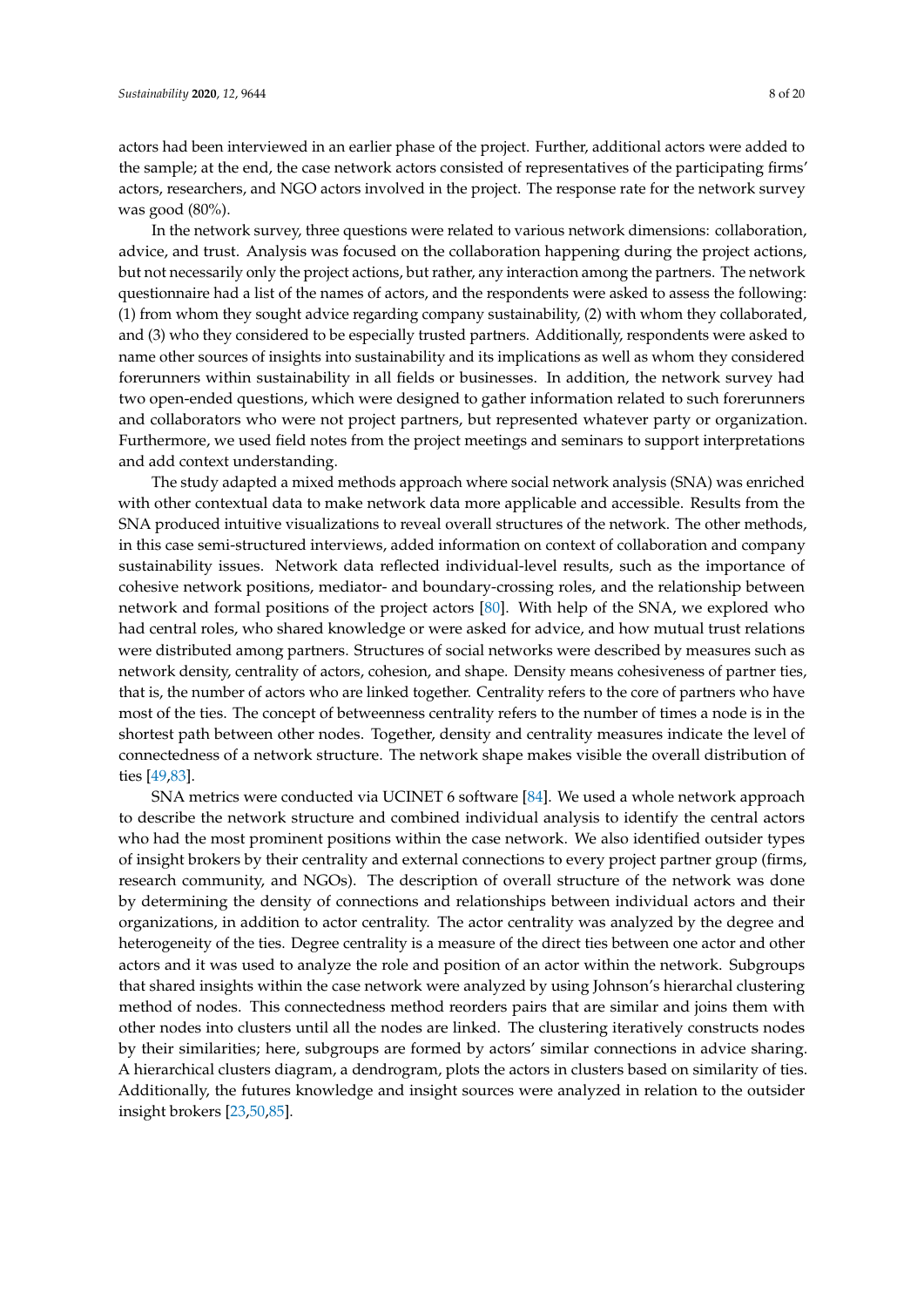## **3. Results**

#### *3.1. The Network Structure*

The network consisted of very heterogeneous relationships: project actors' personal relationships differed from the close partnership and personal friendship of relatively foreign persons with each other. Some of the actors in the case network did not actively take part in the project meetings or other actions, but could still collaborate on a daily basis, while other network members met mainly during the project actions, but did not have on-going collaborations. As a result, the data contain information on people who worked together varyingly within, and some even beyond, the project activities.

The density and centrality measures were analyzed for dichotomized networks, as well as overall description of the network structure, to describe how agency and insight sharing for company sustainability was structured within the case network. For the network dimensions, the density measures show a percentage of all possible connections: 100% density means that everyone is connected to everyone, and 0% means that no one is connected to anyone. Centrality measures show the direction of connections: a 100% value indicates a situation where all connections are targeted to one, the most central person, i.e., describing a network which is most centralized, and 0% described conditions where everyone share the same number of connections, i.e., describing a network which is the most decentralized [\[49\]](#page-18-3).

The overall results of network structure analysis indicated that the case network structure was loose, a situation where all actors were somehow present and connected to some other actors. The network density revealed that, on average  $(n = 33)$ , one person had 3.3 connections for advice sharing (density 8.2%), 6.2 for collaborations (density 15.6%), and 7.1 (density 17.7%) for trusted relationships. The results showed a loose advice sharing network, collaboration and trust networks were denser than advice seeking, which was interpreted to reflect the collaborative project context. In practice, this means that the majority of the respondents collaborated with each other on some level. The collaborators for a certain ship project needed to link their actions to other partners' outputs. Also, the construction process timeline demanded considerable amounts of flexibility and co-ordination. Related to this, the density of collaboration and trust measures were on a moderate or solid level. All ties in reported network dimensions (advice, collaboration, and trust) were rather evenly distributed among participants, which was expected on the basis of field notes and observations during the project actions.

For centrality analysis, we focused on the actor ties and how much network ties were targeted to the same key persons with a leading role within the case network of 41 actors. The centrality measures (% of all possible connections) showed a relatively low level of centralization: advice sharing being the most central dimension (27.5%), while the collaboration (25.1%) and trust relationships were the most decentralized (17.1%), which revealed a rather decentralized network structure, as presented in Table [1.](#page-8-0) The relatively low level of centralization combined with a loose network structure indicated weak and scattered ties for sustainability enhancement from forward-looking perspective within the case network.

<span id="page-8-0"></span>

|  |  |  |  |  |  | <b>Table 1.</b> Density and centrality measures (% of all possible ties, $n = 33$ ) of the case network. |  |  |  |  |  |  |  |
|--|--|--|--|--|--|----------------------------------------------------------------------------------------------------------|--|--|--|--|--|--|--|
|--|--|--|--|--|--|----------------------------------------------------------------------------------------------------------|--|--|--|--|--|--|--|

| <b>Network Dimension</b> | Advice | Collaboration | <b>Trust</b> |
|--------------------------|--------|---------------|--------------|
| Density                  | 8.2    | 15.6          | 177          |
| Centrality               | 27.5   | 25.1          | 17 1         |

To obtain an overall picture of the studied network, a 3D map of expert ties was generated (Figure [2\)](#page-9-0). Experts, marked with spheres, were near to those experts with whom they shared advice, cooperation, or trust-sharing connections, that is, those whom they had picked from the list of names when replying to the survey. This meant all the nominations done to the questionnaire influenced the distances on the map. The lines between spheres indicate connections that were reported at least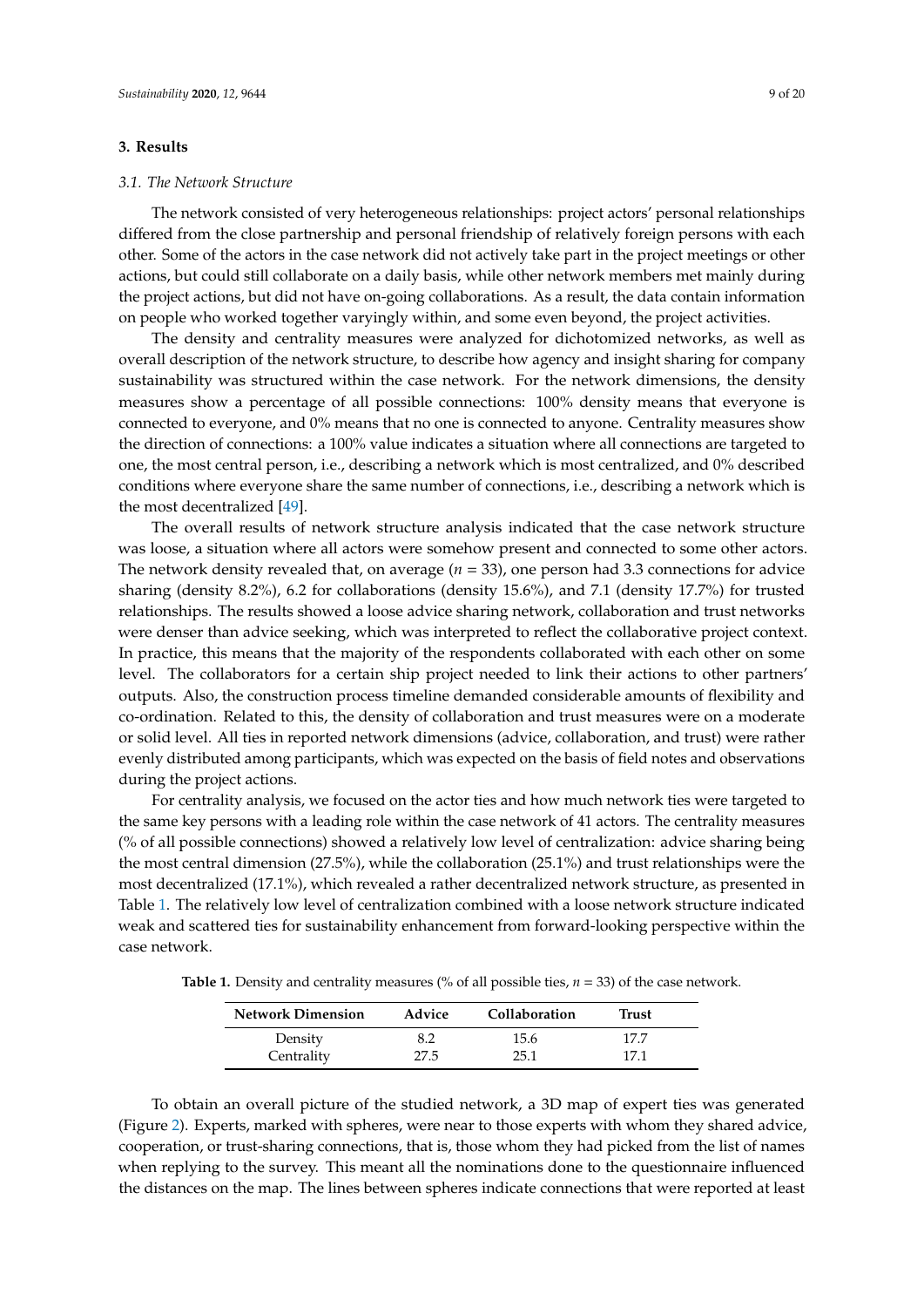once. Therefore, a line can represent one or more connections between experts. The colors indicate to which group the actors belong (firms, NGO actors, or researchers). Those are persons who were mentioned frequently in network questions as having advice, collaboration, and trust connections.<br><del>T</del> The eight actors with the highest numbers of links in the every network dimension were chosen as the central actors and indicated in the 3D map by bigger spheres. Thus, they represent central actors or communication knots of the case network. Among the central actors, the highest number of incoming ties in every dimensions were 44 and lowest value 24 ties, average was 16.5.

<span id="page-9-0"></span>

the network ties as a 3D visualization). **Figure 2.** The case network ties as a 3D visualization (In the Supplementary Materials see a video of

SA network being sparse for heterogonous insight sharing, we found that the case network structure met the expectation of decentralized stru[ctur](#page-17-17)e for equal dialogue for sustainability improvements [39]. We found that the actors in the case network had a relatively high level of mutual trust (see Table 1), which also indicated the possibility to exchange ideas in an interorganizational network [ $48$ ]. However, the case network was focused around the research community, with the majority of central actors being researchers. The firm actors were observed as a loose and somewhat distributed network around the core of the research community. The shape of the case network showed the heterogeneity in distribution of ties among the actors. Some firm actors bridged other experts in the network. Based on these findings on the case network, we validated H1. To conclude, for the first research question concerning the overall network structure for the F-L

The overall structure of the case network showed that there was not anyone too far away from the core of the network map. This result is regarded as positive in terms of insight flow and new idea generation, with the conclusion not being self-evident. All participants had at least some level of activity on company sustainability and connectivity within the case network.

# *3.2. Subgroups within the Network*

We studied the subgroups within the case network, firstly, by actors' background organizations (groups of firms, researchers, and NGOs), and secondly, by hierarchical clustering. Individual-level information was left out from the results to guarantee the anonymity of the respondents. The number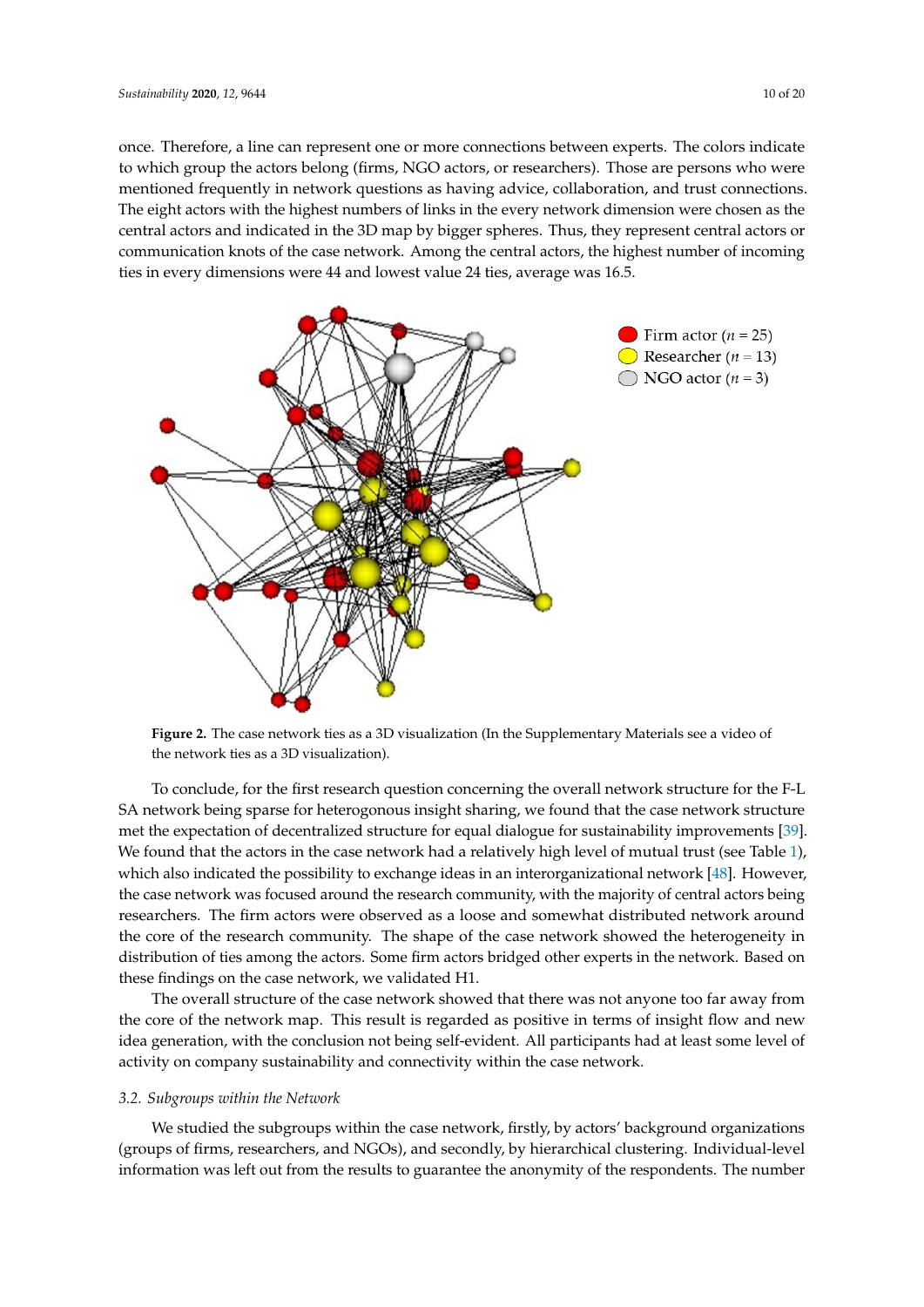of NGO actors was low (three actors) because that percentage was not reported, but connections were described separately.

Within the firm actor group, the advice sharing density rate was low (7%, *n* = 25), which meant that firm partners did not commonly seek advice from other actors, while for the research actors, the density was higher (29%, *n* = 13). The firm's position in the SC was linked to advice sharing ties—the lead firm actors had roles as prominent advice providers. Three lead firm actors had altogether 20 incoming ties for advice seeking. The researchers had individually 2–10 incoming advice seeking ties, mostly from other the researchers. Of the NGO actors—mainly industrial association partners—two persons had altogether 10 incoming ties. Collaboration density inside and between groups was somewhat higher than advice seeking: collaboration density within firm actors was 11% (*n* = 25), while density between researchers was high (61%, *n* = 13). The firm's position in the SC was understandably linked to the collaboration ties: the collaboration ties with the lead firm actors (three actors) had 20 incoming collaboration ties. The NGO actors (three actors) were actively mentioned as collaboration partners with 17 incoming ties. The researchers had individually 8–10 incoming collaboration ties, again mostly with other researchers. The trust network was densest within the subgroups as it was within the entire network level. This fact reflects the important role of trust in interaction and communication on futures possibilities in the F-L SA network [\[23\]](#page-17-3).

The lead firm actors had a prominent role, especially in the collaboration network, but also as advice providers. The researchers had close collaborative ties, and they sought advice and insights from each other. The firm actors did not report the researchers' influence on the sustainability enhancement in the form of advice seeking within the firms. We found that the collaboration ties were loose across organizations, but tighter in ongoing collaborations between established actors. The project actions had obviously promoted collaborative ties between researchers across their organizations, but not much between firm actors.

To look deeper into the insight sharing in the form of advice sharing between the subgroups, we analyzed actor centrality separately from their background organizations to find out to what extent the actors' connections transcended the organizational boundaries or where the subgroups also divided according to the background organization. We used a hierarchal clustering method to find subgroups for advice sharing. The hierarchal cluster diagram, a dendrogram, shows hierarchical relationships and cluster case network actors together based on the similarity of advice sharing ties. The actors in the same groups had similar connections (see Figure [3\)](#page-11-0). The three relatively big clusters were found with similar actor ties: cluster A consisted mainly of firm actors and one researcher, cluster B had a diverse structure, and cluster C had mainly firm actors. The NGO actors were in different clusters. In addition, four small clusters were found, with three of them mainly researchers' groups and one mixed researcher and firm actor group.

As a result, we concluded that the ties for advice sharing were not mainly divided by the actors' background organization, and that even some of the researchers seemed to have similar ties. The hierarchical cluster construction was apparently linked to the actors' role in the case network, either having a strong coordinating/managerial or a minor subordinate role and expertise on sustainability. Thus, H2 was validated, as the majority of the subgroups had somewhat diverse structure, indicating other similarities that the actor's background organization.

To conclude, we found that F-L SA is linked to an actor's background organization in the form of collaboration and advice sharing. The personal advice sharing and collaboration ties tended to concentrate on the nearest colleagues within the same organization. The leading firm actors seemed to be key players to enhance company sustainability, even when the case network had researchers who were in a central position. Our empirical findings suggest the need to strive for more open insight sharing within the case network. On a general level, we concluded that advice flow between relatively big and diverse groups of actors is a prominent feature for an F-L SA network.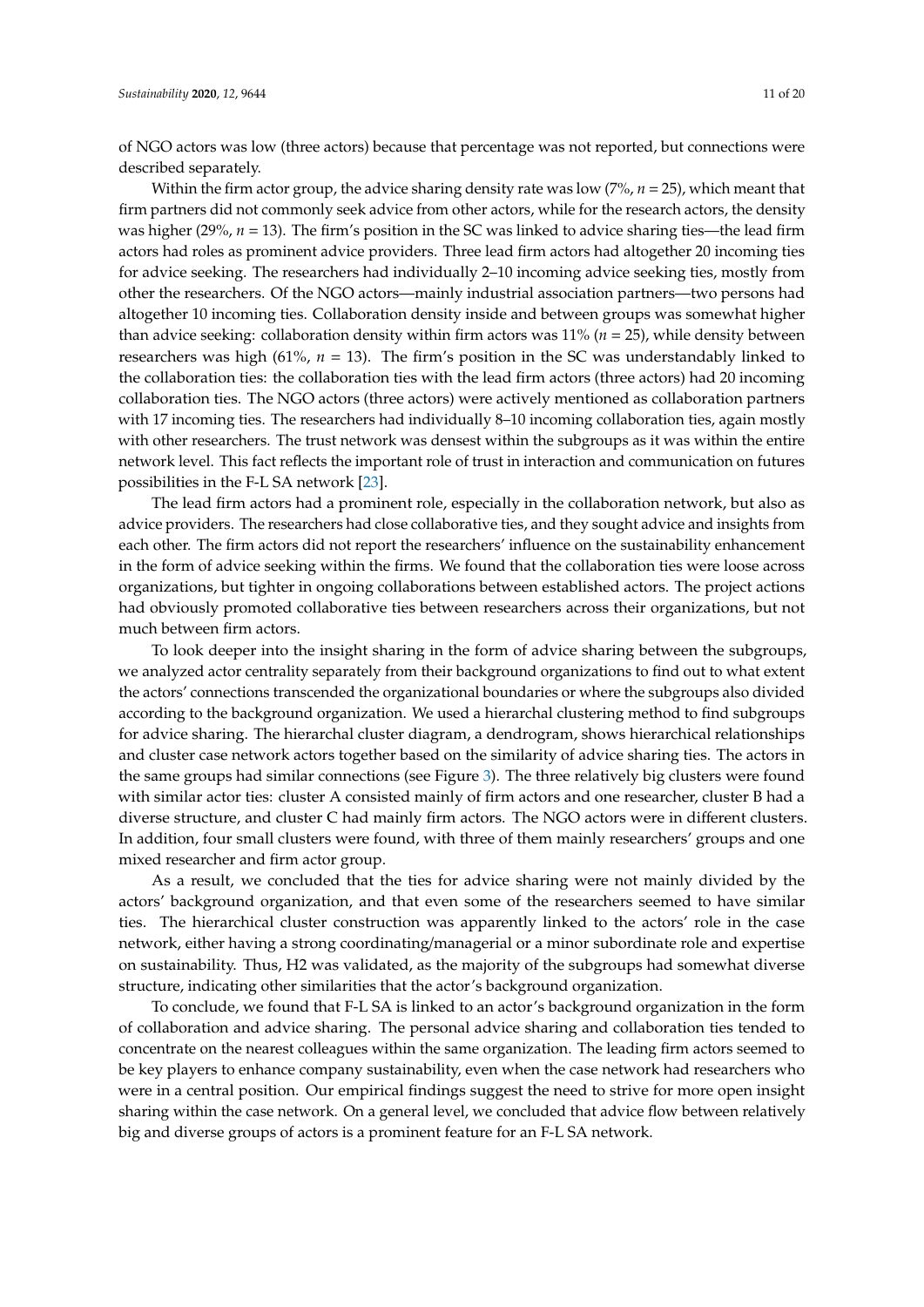<span id="page-11-0"></span>

**Figure 3.** Dendrogram for the advice seeking/giving clusters. **Figure 3.** Dendrogram for the advice seeking/giving clusters.

# <span id="page-11-1"></span>*3.3. The Central Actors and Outsider Insight Brokers within the Case Network 3.3. The Central Actors and Outsider Insight Brokers within the Case Network*

Our field notes suggested that there were ambiguous expectations for a leader and guidance in in building company sustainability. The suppliers seemed to wish for clear guidelines for which building company sustainability. The suppliers seemed to wish for clear guidelines for which sustainability improvements are needed in specific products or services. On the other hand, the lead services or services or services or the other hand, the lead firm actors wished for initiatives from the suppliers and other stakeholders. In the end, a ship owner's concept and specifications were expected to provide guidelines for sustainability improvements. concept and specifications were expected to provide guidelines for sustainability improvements. We We studied individual actors' personal networks as a part of the whole network and the heterogeneity of the whole network and the heterogeneity their ties. We aimed at to clarify who were the central actors and who possessed proactive agency within the network to highlight multiplex contexts of collaboration on sustainability enhancement with the network of collaboration on sustainability enhancement among case network actors (see Table 2). We examined central actors' roles and positions further to add understanding around the concept of sustainability work at the company level. We identified nine and the concept of sustainability work at the company level. We identified nine persons by highest degree of incoming links (>24 ties) altogether across all dimensions. Thore were the results showed whom the others perceived as the sustainability experts and proactive actors,<br> as well as who were the reactive receivers of insights. Table [2](#page-12-0) summarizes the results for the most central actors. Our field notes suggested that there were ambiguous expectations for a leader and guidance firm actors wished for initiatives from the suppliers and other stakeholders. In the end, a ship owner's of their ties. We aimed at to clarify who were the central actors and who possessed proactive agency among case network actors (see Table [2\)](#page-12-0). We examined central actors' roles and positions further to persons by highest degree of incoming links (>24 ties) altogether across all dimensions. Moreover,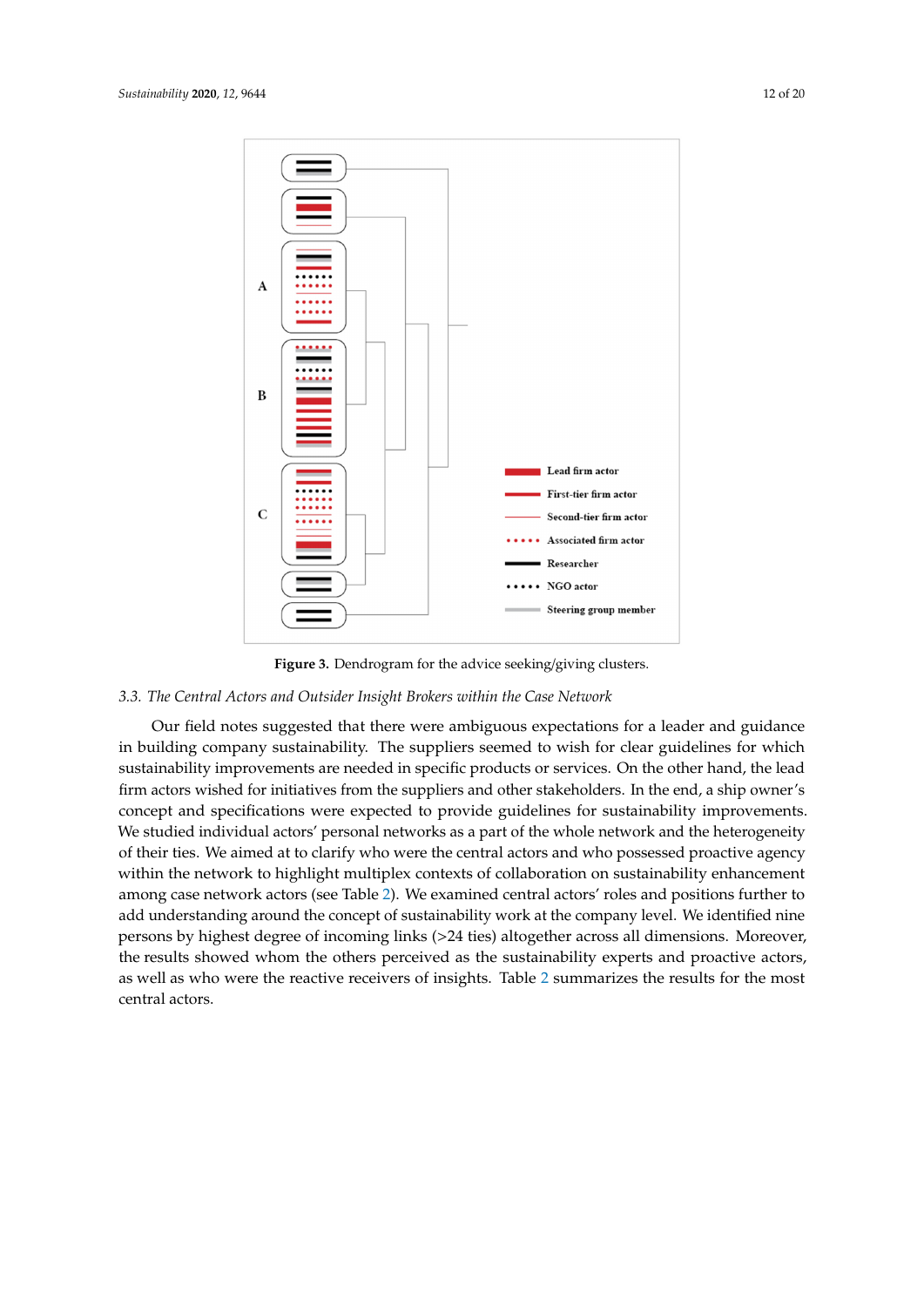<span id="page-12-0"></span>

| Central<br>Actors<br>Node # | Advice<br><b>In-Coming Ties</b> | Cooperation<br><b>In-Coming Ties</b> | <b>Trust In-Coming</b><br><b>Ties</b> | <b>In-Coming Ties</b><br>Sum for All<br><b>Dimensions</b> | <b>Out-Going Ties</b><br>Sum for All<br><b>Dimensions</b> |
|-----------------------------|---------------------------------|--------------------------------------|---------------------------------------|-----------------------------------------------------------|-----------------------------------------------------------|
| LFS5                        | 14                              | 16                                   | 14                                    | 44                                                        | 19                                                        |
| <b>NS28</b>                 | 8                               | 12                                   | 13                                    | 33                                                        |                                                           |
| <b>RS36</b>                 | 3                               | 10                                   | 14                                    | 27                                                        | 44                                                        |
| <b>RS32</b>                 | 10                              |                                      |                                       | 27                                                        | 56                                                        |
| <b>RS33</b>                 | 5                               | 11                                   | 11                                    | 27                                                        | 33                                                        |
| FS <sub>6</sub>             | h                               | 8                                    | 10                                    | 24                                                        | 16                                                        |
| R37                         |                                 |                                      |                                       | 24                                                        | 20                                                        |
| F <sub>10</sub>             |                                 |                                      | 19                                    | 24                                                        |                                                           |
| R41                         |                                 | 10                                   |                                       | 24                                                        |                                                           |
|                             |                                 |                                      |                                       |                                                           |                                                           |

**Table 2.** The central actors: their network size (number of ties).

Note.  $R =$  researcher,  $F =$  firm actor,  $LF =$  lead firm actor,  $N =$  nongovernmental organization (NGO) actor,  $S =$  steering group member,  $# =$  node number.

Most of the central actors were members of the project's steering group—-six persons out of nine. The two most central actors were the lead firm's employee with managerial positions and the NGO actor. Altogether, five of the central persons belonged to the researcher group, but only one of them got a high value for advice seeking ties. In the data, there were five persons whom no one had nominated as an advice provider. They were firm actors: two first-tier suppliers and a second-tier supplier, in addition to an NGO actor. Our analysis showed that even the central actors had a relatively low number of ties and thin connections within the case network, as the lowest number of in-coming ties was three in advice seeking. The result indicates that advice sharing on sustainability improvements has not been very active within the case network.

Based on these analyses, we validated H3. The central actors within the case network represented the different background organizations and they were involved in different subgroups within the case network. The prominent role of the lead firm's actor was clear within the central actors group, but still the central actors' ties were based on informal nonhierarchical relationships, and especially the firm and NGO actors' ties were organizational boundary-crossing. Nevertheless, the firm actors representing suppliers had scattered ties and had no one central in the case network. The central researchers had an active role in contacting other actors and collaborating with colleagues. The proactiveness of the central actors was analyzed in the form of external insight sources and are reported in Section [3.3.](#page-11-1)

We further analyzed insight sharing by looking at outsider insight brokerage within the case network. The definition of an outsider insight broker in the case network was established based on the centrality of the actor and nominations in an advice provider role  $(10 \lt i$  incoming ties average 3.3), and background organization boundary-crossing ties (see Table [3\)](#page-13-0). Based on these criteria, we identified two outsider insight brokers who were central, that is, having 25% of all respondents (*n* = 33 actors) nominating them as an actor from whom they sought advice on company sustainability. The outsider insight brokers had boundary-crossing ties with actors from all partner group: firms, researchers, and NGO groups. The two outsider insight brokers found were the lead firm actor and a researcher, and both were also members of the project steering group. As a result, it can be assumed that outsider insight brokers had gained their role through both their formal position and expertise on company sustainability.

Thus, we validated H4. as the case network had outsider types of insight brokers who were connected to the actors from different background organizations. However, none of the actors amongst NGOs and the firm actors representing first- or second-tier suppliers were in the role of outsider insight broker. The number of outsider insight brokers was expected to be higher based on the objectives of the case project. The low number of outsider insight brokers indicated that the project actions were organization-specific and that the collaborative agency to promote insight sharing was not a very actively recognized function of the project. We concluded that sharing of insights was an underused resource as connections across organizational borders were limited.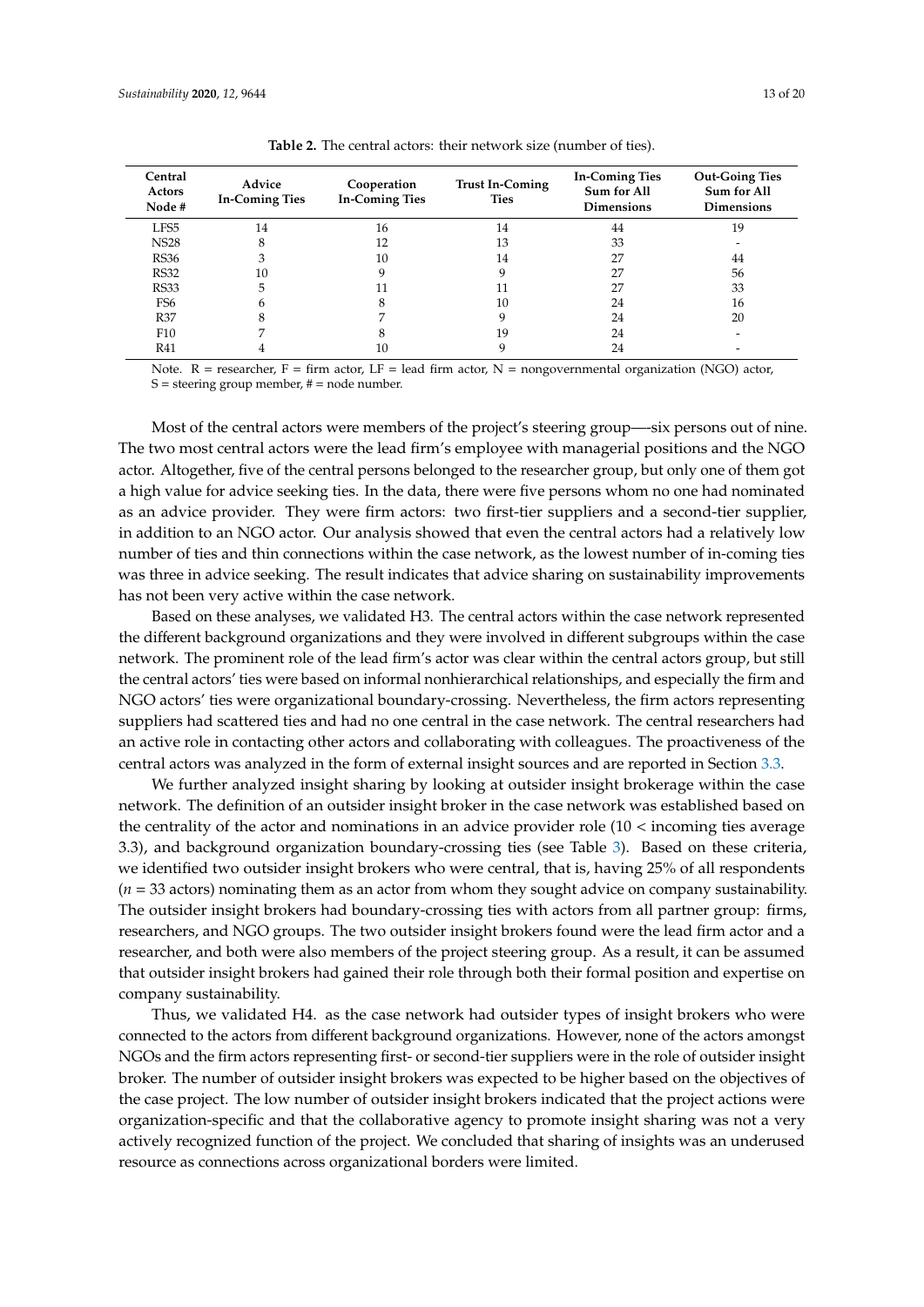<span id="page-13-0"></span>

| <b>Type of Insight Source</b>                         | <b>Total Number of Nominated Persons or Organizations</b> |
|-------------------------------------------------------|-----------------------------------------------------------|
| Colleague in respondents own organization             |                                                           |
| Partnership includes customer relationship            | Ο                                                         |
| Benchmark company                                     |                                                           |
| Governmental authority                                |                                                           |
| University, research institute, or consultancy agency |                                                           |
| NGO such as industry associations                     |                                                           |
| Visionary persons                                     |                                                           |
| Total                                                 | 56                                                        |

**Table 3.** The external insight sources nominated. Type of the source and number of nominations.

# *3.4. External Sources for Futures Insights*

External sources of forward-looking sustainability insights were asked for in the open-ended question. The response rate to this question was relatively low (45%): 17 persons out of 41 nominated at least one source from which they looked for futures insight outside of the case network. The responses were firstly documented and sorted by the type of organization of the external insight provider; secondly, nominated individuals or organizations were classified by the number of nominations and interconnected ties.

Altogether, 40 different organization or groups, and 56 names of persons were mentioned as sources for futures insights. The most commonly mentioned persons represented regulatory authorities, such as the Finnish Transport Safety Agency [Trafi], Prime Minister's Office, Ministry of the Environment, Finnish governmental sustainability company [Motiva], and the International Marine Organization. Many of the external insight providers came from universities, research institutions, and consultancy agencies. Most often, the researchers nominated colleagues from their own organization or other universities. International associations and NGOs also played a significant role as a source for futures insights. Among the associations mentioned were the Baltic Marine Environment Protection Commission (Helsinki Commission [HELCOM]), Sea Europe, and the International Association of Classification Societies. Only some (five different nominations) benchmark companies and visionary persons (five individuals) were nominated as an external insight provider. The number of external insight providers the project actors shared were few; the most nominations were for persons from the regulatory authorities and from the partner firms. Table [3](#page-13-0) summarizes the key results of the futures insights source types.

To clarify who were the external insight providers for company sustainability outside the case network, we state that the forward-looking information seemed emerge mainly from the authorities, associations, and research institutions. Insights concerning sustainability development were also sought from business or research partners (see the Table [3\)](#page-13-0). Interestingly, the researchers did not have any interlinked connections, but every researcher nominated different sources, even though the researchers formed a dense group. Most of the connections to the sources seemed to be reactive in the sense of following the regulations and association suggestions in the maritime fields, rather than proactively looking beyond the industry, with few exceptions. The insight sources used were mostly the "business as usual" type of sources, and few (five) visionary actors were mentioned. New insights seemed to have emerged from industry-specific sources. The firm actors specifically looked inside the industry, while the researchers mentioned sources outside of the maritime sector. Ideas for F-L SA in the case network came from relatively meagre sources, rather than from those with open and general long-term futures views.

The central actors had a major role in forward-looking insight gathering within the case network as they mentioned the majority (40 out of a total of 56) of the insight sources. However, the insight flow did not necessarily reach every node in the network, as most of the central actors were researchers who collaborated with colleagues. The central actors' role in forward-looking idea sharing and proactive attitudes had significance for the whole network. As most of the central actors' had relatively small and thin networks in advice sharing, we concluded that insight flow from external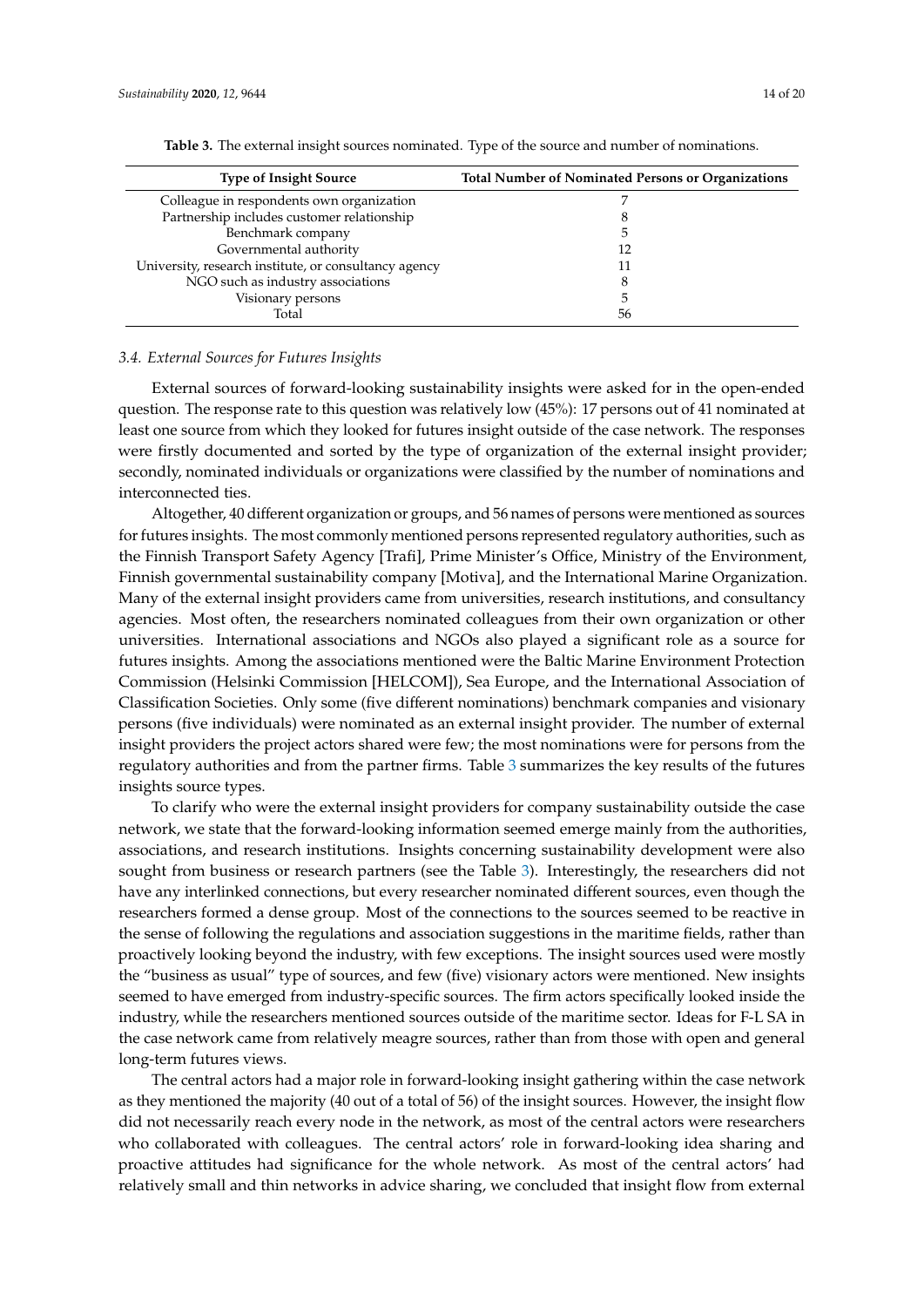sources for forward-looking sustainability had a rather minor role within the case network. The case network's two insight brokers especially promoted the business partners' perspective to the case network. Thus, we were unable to completely validate H5. In fact, the central actors used several external sources also outside of the maritime industry. However, the insight brokers' sources were sector-specific, and only a minority of the all case network actors' insight sources came from outside the maritime sector.

To look deeper into the diversity of the insight sources, we analyzed if the external sources were the same and if there was a versatile flow of ideas provided by the insight brokers. We could not find overlapping social circles where the two insight brokers were involved and their sources were different from each other.

Based on these conclusions, we validated H6 as the sources for the insights differed from each other and were supplementary rather than overlapping. We concluded that, at least in some sense, the external insight flow and the sources were somewhat diverse at the case network level, even the sharing of the insights was a minor role in the project. However, we must note that the data did not permit us to make any definite assertion about the diversity of sources that were brought into the network as the response rate was low and the researchers were dominant in mentioning sources.

We conclude the findings of the F-L SA network tested in the context of the case network by evaluating results according the analytical framework presented in the Figure [1](#page-4-0) and the hypotheses drawn on basis of the prior literature. Firstly, we found support for hypothesis one and two of the heterogeneous and sparse network structure, which allows multiplex interaction among the actors. The case network showed trust to be denser than other dimensions and none of actors were isolated and far from the core of the network map. Secondly, concerning hypotheses three and four, we found boundary-crossing subgroups, which had diverse structures to indicate positive facilities for insight sharing across organizations. However, our results showed clearly the focal role of the lead firm partners in the case network, indicating that relationships between actors was not in balance, as presumed within an F-L SA network. Thirdly, we found some evidence for hypotheses five and six, that the sources of insights were diverse and amongst the central actors there were outsider types of insight brokers. As a whole, the results showed the weak role of F-L SA within the case network and defectiveness of futures-focused mindsets in sustainability enhancement.

## **4. Discussion**

In the shipbuilding context, company sustainability offers a rich test bed as a collaborative space for forward-looking development, in which sustainability enhancement entails far futures, multiple strategic and human resources touchpoints, and operations-level development. In line with earlier research, the case network actors themselves highlighted the importance of long-term partnerships, close person-level communication, and shared mindsets as important resources and elements of opportunity spaces [\[86,](#page-19-11)[87\]](#page-19-12). The results serve to clarify how F-L SA analysis can promote agency for collaborative endeavors.

We established that the collective form of F-L SA depends on the involvement of diverse actors from multifaceted organizations to produce an equal and open dialog in contexts where the supply chain leader is dominant. This finding confirms the importance of balance in the roles and social structure of intermediaries and change agents to ensure that the chain leader alone does not determine the direction of sustainability change. Our results indicate that while suppliers organize around the supply chain leader and industrial associations, they are much less open to academics and other outsiders. This means that the flow of new insights and suppliers proactive agency may be diminished if they are not aware of potential drawbacks and obstacles of their sustainability agency on a microlevel. [\[8](#page-16-7)[,20\]](#page-17-0).

The theoretical interest of this study relates to the idea of loose and heterogeneous networks as a space or platform for creating new ideas and building forward-looking collaborations [\[31\]](#page-17-22). Our results highlight the importance of social ties as building blocks of sustainability agency for operations-level foresight or forward-looking analysis, which remains a neglected issue in the futures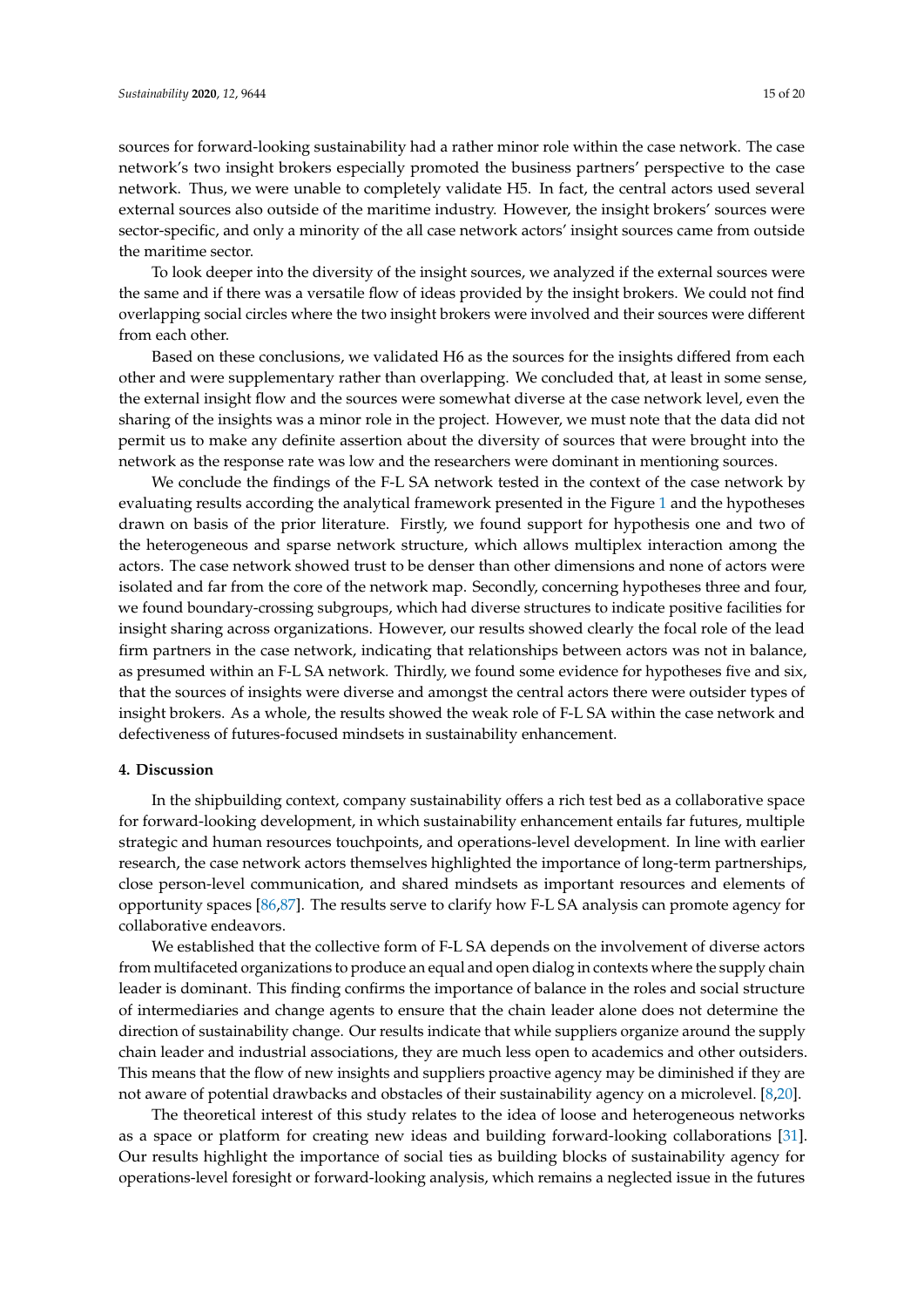research literature. Although rarely used in futures research, social networks analysis can provide valuable information (for example, when constructing Delphi panels and selecting futures workshop participants), as this method provides more detailed information about actors' positions and roles in the network. Our integrative research design combined collaborative sustainability, social network analysis, and futures research, incorporating a forward-looking perspective for a holistic understanding of F-L SA. This approach offers practitioners several means of improving sustainability—for example, by combining ideas from different collaborators and integrating diverse futures insights in the ship concept planning phase. The network structure and actors' ties are prerequisites for equity-based, high-trust collaborative relationships and free sharing of forward-looking ideas [\[88\]](#page-19-13).

We contend that earlier findings regarding the significance of interorganizational partner relationships that are equal, deep, frequent, and intense need to be extended by adopting a forward-looking perspective [\[20,](#page-17-0)[50,](#page-18-4)[89\]](#page-19-14). As we have shown, the F-L SA approach facilitates substantial knowledge flow enhancement for company sustainability. The implications of forward-looking insight sharing creates an expectation of richness and diversity of idea providers from outside the industry [\[29](#page-17-9)[,81\]](#page-19-6). Clearly, those external idea providers ensure the heterogeneity of social ties and require network actors to become more receptive [\[90](#page-19-15)[–92\]](#page-19-16). This openness to diverse ideas adds dynamically changing ties and challenges firms to manage sparse collaboration networks. Wider participation and interactive insight construction beyond the influence of central actors contribute to an ideal model for foresight networks and should inform future collaborative actions for enhancing F-L SA [\[29\]](#page-17-9).

Our findings have two main implications. First, our results highlight the lack of recognition of F-L SA challenges within the case network. Based on our network analysis, we argue that a less centralized structure (around the lead partner) would benefit the network as a whole in terms of collaborative agency and responses to other systemic sustainability challenges. There is also a clear need to develop multifaceted stakeholder interaction. One possible route toward collaborative network cohesion would be to explore how actors share resources—that is, how insight brokerage functions in everyday work. Helping network actors to identify long-term changes and their implications at a local level demands a space in which novel ideas can emerge and be explored in a context-specific way [\[19\]](#page-16-16). Secondly, the F-L SA network is a potential resource that can be used more consciously in the future across different project-based industries. By highlighting proactive network-level agency, we have augmented the agency concept to include uncertain futures and the capabilities needed to explore them.

Our study has some limitations, some of which suggest paths for further research. The case study was context-specific, and we acknowledge that other collaborative sustainability settings may have different network dynamics. For that reason, the F-L SA framework should be tested in different project-based businesses involving complex products. Additionally, the investigation of forward-looking insight sharing should indicate how futures-focused these insights actually are, and how futures-literate the actors are in assessing forward-looking qualities [\[60](#page-18-13)[,78\]](#page-19-3).

To build and validate a theory of F-L SA, qualitative methods should be supplemented by further research and wider quantitative testing. Future studies on forward-looking collaborative agency should also investigate what foresight capacities an organization or a network needs in order to use social resources effectively. Future research on foresight systems should therefore explore the interplay between the organization and the open interorganizational network in order to understand the linkages between capabilities and/or willingness to collaborate on forward-looking actions. While the tension between the positivistic foresight approach and the dynamic nonlinear nature of forward-looking approach remains a matter of debate [\[22\]](#page-17-2), forward-looking agency as a process of nonlinear collaboration can inform exploration of preparedness for future disruption. The immediate challenge is to develop better ways of capturing the role of socio-relational structures in insight construction and sharing.

**Supplementary Materials:** The following are available online at http://[www.mdpi.com](http://www.mdpi.com/2071-1050/12/22/9644/s1)/2071-1050/12/22/9644/s1, Video S1: The network ties as a 3D visualization.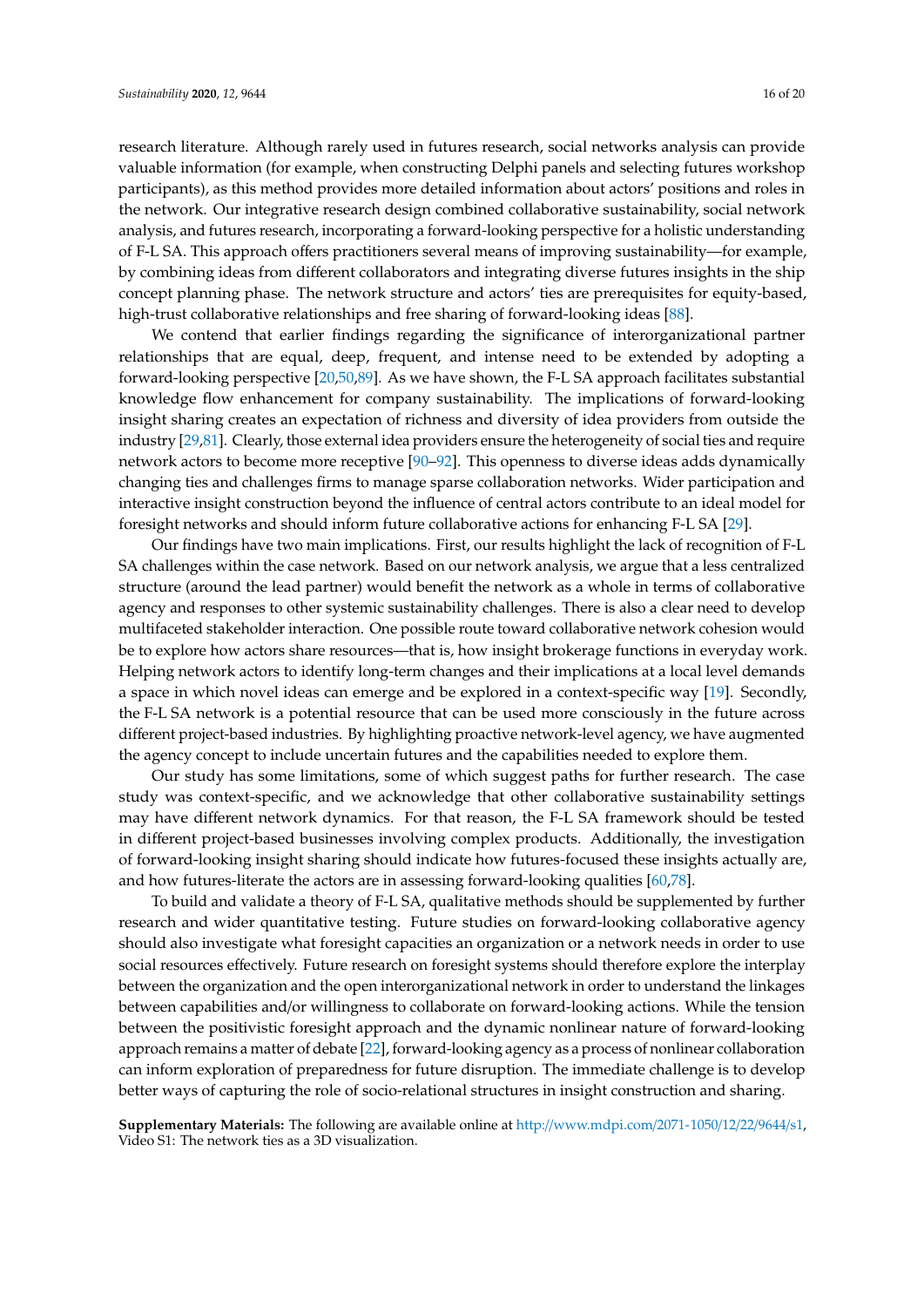**Author Contributions:** Conceptualization, writing—original draft preparation, methodology, formal analysis by L.J.; methodology, formal analysis, writing—review and editing, supervision by T.P.; writing—review and editing by H.K., O.A., and K.H. All authors have read and agreed to the published version of the manuscript.

**Funding:** This research was partly funded by Business Finland, grant number 2180/31/2017. Oana Apostol acknowledges the financial support from the Academy of Finland research project (decision no. 324215) under the leadership of Eija Vinnari.

**Acknowledgments:** We acknowledge the support and cooperation of all the project partners. We wish also to thank the two anonymous reviewers who helped us to improve the quality of the paper.

**Conflicts of Interest:** The authors declare no conflict of interest. The funders had no role in the design of the study; in the collection, analyses, or interpretation of data; in the writing of the manuscript; or in the decision to publish the results.

## **References**

- <span id="page-16-0"></span>1. Üstündagli, E. Collaborative sustainability: Analyzing economic and social outcomes in the context of cittaslow. *Bus. Econ. R. J.* **2015**, *6*, 125–144.
- <span id="page-16-1"></span>2. Wettstein, F. Corporate responsibility in the collective age: Toward a conception of collaborative responsibility. *Bus Soc. Rev.* **2012**, *117*, 155–184. [\[CrossRef\]](http://dx.doi.org/10.1111/j.1467-8594.2012.00403.x)
- <span id="page-16-2"></span>3. Kivimaa, P.; Boon, W.; Hyysalo, S.; Klerkx, L. Towards a typology of intermediaries in sustainability transitions: A systematic review and a research agenda. *Res. Policy* **2019**, *48*, 1062–1075. [\[CrossRef\]](http://dx.doi.org/10.1016/j.respol.2018.10.006)
- <span id="page-16-3"></span>4. Bell, W. *Foundations of Futures Studies: Human Science for a New Era*; Transaction Publishers: New Brunswick, NJ, USA, 2004.
- <span id="page-16-4"></span>5. Burkitt, I. Relational Agency: Relational Sociology, Agency and Interaction. *Eur. J. Soc. Theory* **2016**, *19*, 322–339. [\[CrossRef\]](http://dx.doi.org/10.1177/1368431015591426)
- <span id="page-16-5"></span>6. Russell, M.G.; Smorodinskaya, N.V. Leveraging complexity for ecosystemic innovation. *Technol. Forecast. Soc. Chang.* **2018**, *136*, 114–131. [\[CrossRef\]](http://dx.doi.org/10.1016/j.techfore.2017.11.024)
- <span id="page-16-6"></span>7. Koistinen, K.; Teerikangas, S.; Mikkilä, M.; Linnanen, L. Active sustainability actors: A life course approach. *Sustain. Dev.* **2019**, 208–223. [\[CrossRef\]](http://dx.doi.org/10.1002/sd.1989)
- <span id="page-16-7"></span>8. Gond, J.; Moser, C. Critical Essay: The reconciliation of fraternal twins: Integrating the psychological and sociological approaches to 'micro' corporate social responsibility. *Hum. Relat.* **2019**, 1–36. [\[CrossRef\]](http://dx.doi.org/10.1177/0018726719864407)
- <span id="page-16-8"></span>9. Cheng, T.C.E.; Zanjirani Farahani, R.; Lai, K.; Sarkis, J. Sustainability in maritime supply chains: Challenges and opportunities for theory and practice. *Transp. Res. Part E Logist. Transp. Rev.* **2015**, *78*, 1–2. [\[CrossRef\]](http://dx.doi.org/10.1016/j.tre.2015.03.007)
- <span id="page-16-9"></span>10. Xue, X.; Zhang, R.; Yang, R.; Dai, J. Innovation in construction: A critical review and future research. *Int. J. Innov. Sci.* **2014**, *6*, 111–125. [\[CrossRef\]](http://dx.doi.org/10.1260/1757-2223.6.2.111)
- 11. Kujala, P.; Lu, L.; Lu, L. Marine Design XIII. In Proceedings of the 13th International Marine Design Conference (IMDC 2018), Helsinki, Finland, 10–14 June 2018; CRC Press: Boca Raton, FL, USA, 2018.
- <span id="page-16-10"></span>12. Shi, Y.; Lin, W.; Chen, P.K.; Su, C.H. How can the ISO 9000 QMS improve the organizational innovation of supply chains? *Int. J. Innov. Sci.* **2019**, *11*, 278–298. [\[CrossRef\]](http://dx.doi.org/10.1108/IJIS-02-2018-0009)
- <span id="page-16-11"></span>13. Rupo, D.; Perano, M.; Centorrino, G.; Vargas-Sanchez, A. A Framework Based on Sustainability, Open Innovation, and Value Cocreation Paradigms—A Case in an Italian Maritime Cluster. *Sustainability* **2018**, *10*, 729. [\[CrossRef\]](http://dx.doi.org/10.3390/su10030729)
- <span id="page-16-12"></span>14. Cole, S.; Kvavilashvili, L. Spontaneous future cognition: The past, present and future of an emerging topic. *Psychol. Res.* **2019**, *83*, 631–650. [\[CrossRef\]](http://dx.doi.org/10.1007/s00426-019-01193-3) [\[PubMed\]](http://www.ncbi.nlm.nih.gov/pubmed/31079226)
- <span id="page-16-13"></span>15. Piirainen, K.; Gonzalez, R. Theory of and within foresight—"What does a theory of foresight even mean?". *Technol. Forecast. Soc. Chang.* **2015**, *96*, 191–201. [\[CrossRef\]](http://dx.doi.org/10.1016/j.techfore.2015.03.003)
- <span id="page-16-14"></span>16. Havas, A.; Weber, K.M. The 'fit' between forward-looking activities and the innovation policy governance sub-system: A framework to explore potential impacts. *Technol. Forecast. Soc. Chang.* **2017**, *115*, 327–337. [\[CrossRef\]](http://dx.doi.org/10.1016/j.techfore.2016.07.016)
- <span id="page-16-15"></span>17. Seginer, R. *Future Orientation: A Conceptual Framework*; Springer: Boston, MA, USA, 2009.
- 18. Cuhls, K.; Uerz, G. From forecasting to foresight processes—new participative foresight activities in Germany. *J. Forecast.* **2003**, *22*, 93–111. [\[CrossRef\]](http://dx.doi.org/10.1002/for.848)
- <span id="page-16-16"></span>19. Weber, C.; Sailer, K.; Katzy, B. Real-time foresight—Preparedness for dynamic networks. *Technol. Forecast. Soc. Chang.* **2015**, *101*, 299–313. [\[CrossRef\]](http://dx.doi.org/10.1016/j.techfore.2015.05.016)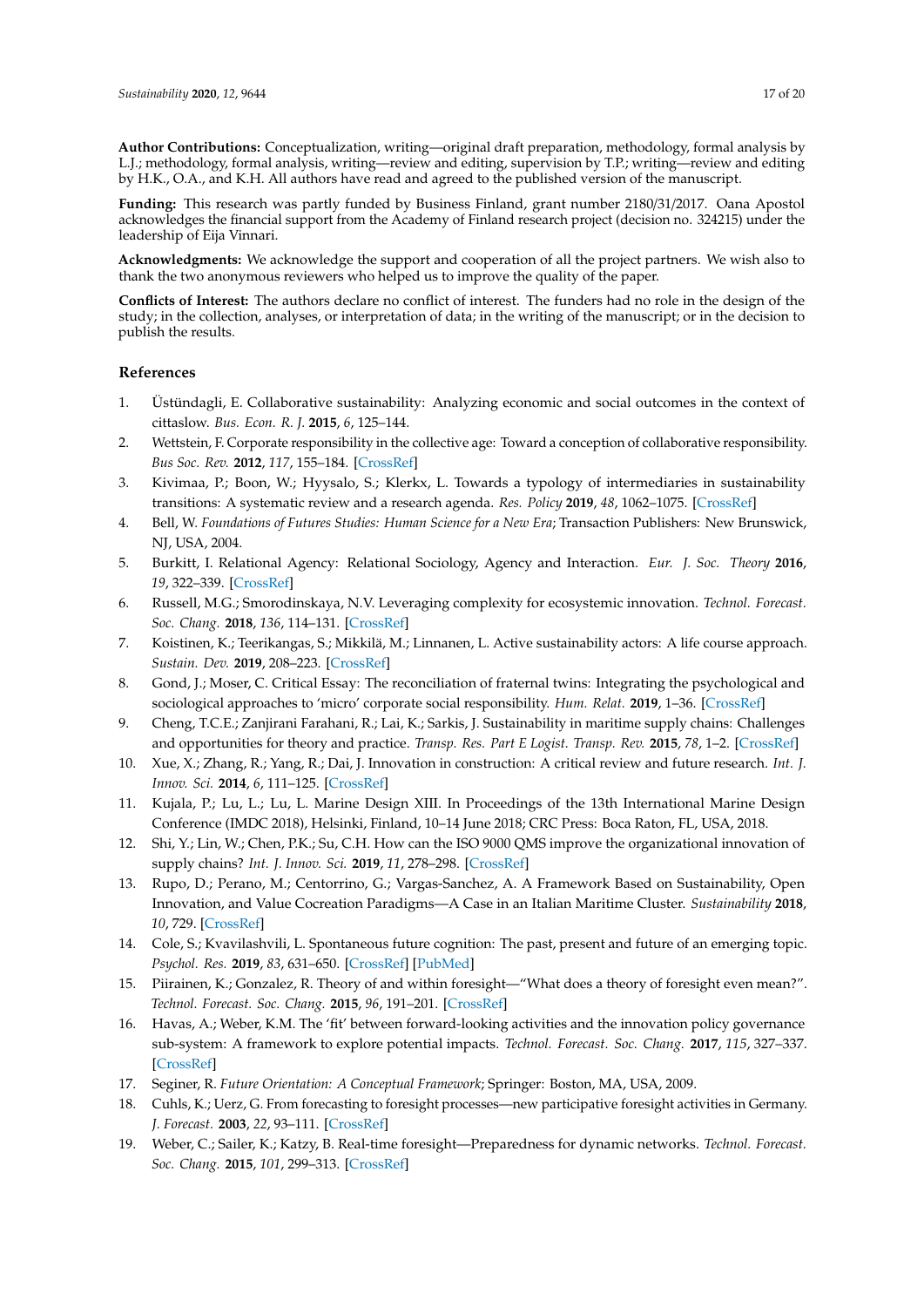- <span id="page-17-0"></span>20. de Haan, F.J.; Rotmans, J. A proposed theoretical framework for actors in transformative change. *Technol. Forecast. Soc. Chang.* **2018**, *128*, 275–286. [\[CrossRef\]](http://dx.doi.org/10.1016/j.techfore.2017.12.017)
- <span id="page-17-1"></span>21. Köhler, J.; Geels, F.W.; Kern, F.; Markard, J.; Wieczorek, A.; Alkemade, F.; Avelino, F.; Bergek, A.; Boons, F.; Fünfschilling, L.; et al. An agenda for sustainability transitions research: State of the art and future directions. *Environm. Innov. Soc. Transit.* **2019**, *31*, 1–32.
- <span id="page-17-2"></span>22. Tapinos, E.; Pyper, N. Forward looking analysis: Investigating how individuals 'do' foresight and make sense of the future. *Technol. Forecast. Soc. Chang.* **2018**, *126*, 292–302. [\[CrossRef\]](http://dx.doi.org/10.1016/j.techfore.2017.04.025)
- <span id="page-17-3"></span>23. Lee, C.; Chong, H.; Liao, P.; Wang, X. Critical Review of Social Network Analysis Applications in Complex Project Management. *J. Manag. Eng.* **2018**, *34*, 04017061. [\[CrossRef\]](http://dx.doi.org/10.1061/(ASCE)ME.1943-5479.0000579)
- <span id="page-17-4"></span>24. Burt, R.S. The Social Capital of Opinion Leaders. *Ann. Am. Acad. Pol. Soc. Sci.* **1999**, *566*, 37–54. [\[CrossRef\]](http://dx.doi.org/10.1177/000271629956600104)
- <span id="page-17-5"></span>25. Baer, M.; Evans, K.; Oldham, G.R.; Boasso, A. The social network side of individual innovation: A meta-analysis and path-analytic integration. *Org. Psychol. Rev.* **2015**, *5*, 191–223. [\[CrossRef\]](http://dx.doi.org/10.1177/2041386614564105)
- <span id="page-17-6"></span>26. René, R. Collaborative business modelling for systemic and sustainability innovations. *Int. J. Technol. Manag.* **2013**, *63*, 4–23.
- <span id="page-17-7"></span>27. Keiramo, M.; Heikkilä, E.; Jokinen, L.; Romanoff, J. A concept for collaborative and integrative process for cruise ship concept design—from vision to design by using double design spiral. In *Marine Design XIII, Volume 1, Proceedings of the 13th International Marine Design Conference (IMDC 2018), Helsinki, Finland, 10–14 June 2018*; Kujala, P., Lu, L., Eds.; Taylor & Francis: London, UK, 2018; pp. 193–202.
- <span id="page-17-9"></span><span id="page-17-8"></span>28. Amara, R. The futures field: Functions, forms, and critical issues. *Futures* **1974**, *6*, 289–301. [\[CrossRef\]](http://dx.doi.org/10.1016/0016-3287(74)90072-X)
- 29. Abdolvand, N. A strategic alignment model for collaborative open innovation networks. *Int. J. Bus. Innov. Res.* **2019**, *19*, 1–28.
- <span id="page-17-10"></span>30. van Enst, W.I.; Runhaar, H.A.C. Working at the boundary: An empirical study into the goals and strategies of knowledge brokers in the field of environmental governance in the Netherlands. *Sustainability* **2017**, *9*, 1962. [\[CrossRef\]](http://dx.doi.org/10.3390/su9111962)
- <span id="page-17-22"></span>31. Gong, Y.; Kim, T.; Liu, Z. Diversity of social ties and creativity: Creative self-efficacy as mediator and tie strength as moderator. *Hum. Relat.* **2019**, *73*, 1664–1688. [\[CrossRef\]](http://dx.doi.org/10.1177/0018726719866001)
- <span id="page-17-11"></span>32. Hahl, O.; Kacperczyk, A.; Davis, J.P. Knowledge asymmetry and brokerage; Linking network perception to position in structural holes. *Strategic Organ.* **2016**, *14*, 118–143. [\[CrossRef\]](http://dx.doi.org/10.1177/1476127015624274)
- <span id="page-17-12"></span>33. Cross, R.; Borgatti, S.P.; Parker, A. Beyond answers: Dimensions of the advice network. *Soc. Netw.* **2001**, *23*, 215–235. [\[CrossRef\]](http://dx.doi.org/10.1016/S0378-8733(01)00041-7)
- <span id="page-17-23"></span>34. Brown, J.S.; Duguid, P. Knowledge and Organization: A Social-Practice Perspective. *Org. Sci.* **2001**, *12*, 198–213. [\[CrossRef\]](http://dx.doi.org/10.1287/orsc.12.2.198.10116)
- <span id="page-17-13"></span>35. Milagres, R.; Burcharth, A. Knowledge transfer in interorganizational partnerships: What do we know? *Bus. Prod. Manag. J.* **2019**, *25*, 27–68. [\[CrossRef\]](http://dx.doi.org/10.1108/BPMJ-06-2017-0175)
- <span id="page-17-14"></span>36. Chen, L. Supply chain collaboration for sustainability: A literature review and future research agenda. *Int. J. Prod. Econ.* **2017**, *194*, 73–87. [\[CrossRef\]](http://dx.doi.org/10.1016/j.ijpe.2017.04.005)
- <span id="page-17-15"></span>37. Blome, C. Supply chain collaboration and sustainability: A profile deviation analysis. *Int. J. Op. Prod. Manag.* **2014**, *34*, 639–663. [\[CrossRef\]](http://dx.doi.org/10.1108/IJOPM-11-2012-0515)
- <span id="page-17-16"></span>38. Dyllick, T. Clarifying the meaning of sustainable business: Introducing a typology from business-as-usual to true business sustainability. *Organ. Environ.* **2016**, *29*, 156–174. [\[CrossRef\]](http://dx.doi.org/10.1177/1086026615575176)
- <span id="page-17-17"></span>39. Gimenez, C. Sustainable operations: Their impact on the triple bottom line. *Int J. Prod. Econ.* **2012**, *140*, 149–159. [\[CrossRef\]](http://dx.doi.org/10.1016/j.ijpe.2012.01.035)
- <span id="page-17-18"></span>40. Gong, Y.; Jia, F.; Brown, S.; Koh, L. Supply chain learning of sustainability in multi-tier supply chains. *Int. J. Op. Prod. Manag.* **2018**, *38*, 1061–1090. [\[CrossRef\]](http://dx.doi.org/10.1108/IJOPM-05-2017-0306)
- 41. Brandenburg, M.; Gruchmann, T.; Oelze, N. Sustainable Supply Chain Management—A Conceptual Framework and Future Research Perspectives. *Sustainability* **2019**, *11*, 7239. [\[CrossRef\]](http://dx.doi.org/10.3390/su11247239)
- <span id="page-17-19"></span>42. Ben Arfi, W.; Hikkerova, L.; Sahut, J. External knowledge sources, green innovation and performance. *Technol. Forecast. Soc. Chang.* **2018**, *129*, 210–220. [\[CrossRef\]](http://dx.doi.org/10.1016/j.techfore.2017.09.017)
- <span id="page-17-20"></span>43. Klassen, R.D. Collaboration and evaluation in the supply chain: The impact on plant-level environmental investment. *Prod. Op. Manag.* **2003**, *12*, 336–352. [\[CrossRef\]](http://dx.doi.org/10.1111/j.1937-5956.2003.tb00207.x)
- <span id="page-17-21"></span>44. Gimenez, C. Sustainable Supply Chains: Governance Mechanisms to Greening Suppliers. *J. Bus. Eth.* **2013**, *116*, 189–203. [\[CrossRef\]](http://dx.doi.org/10.1007/s10551-012-1458-4)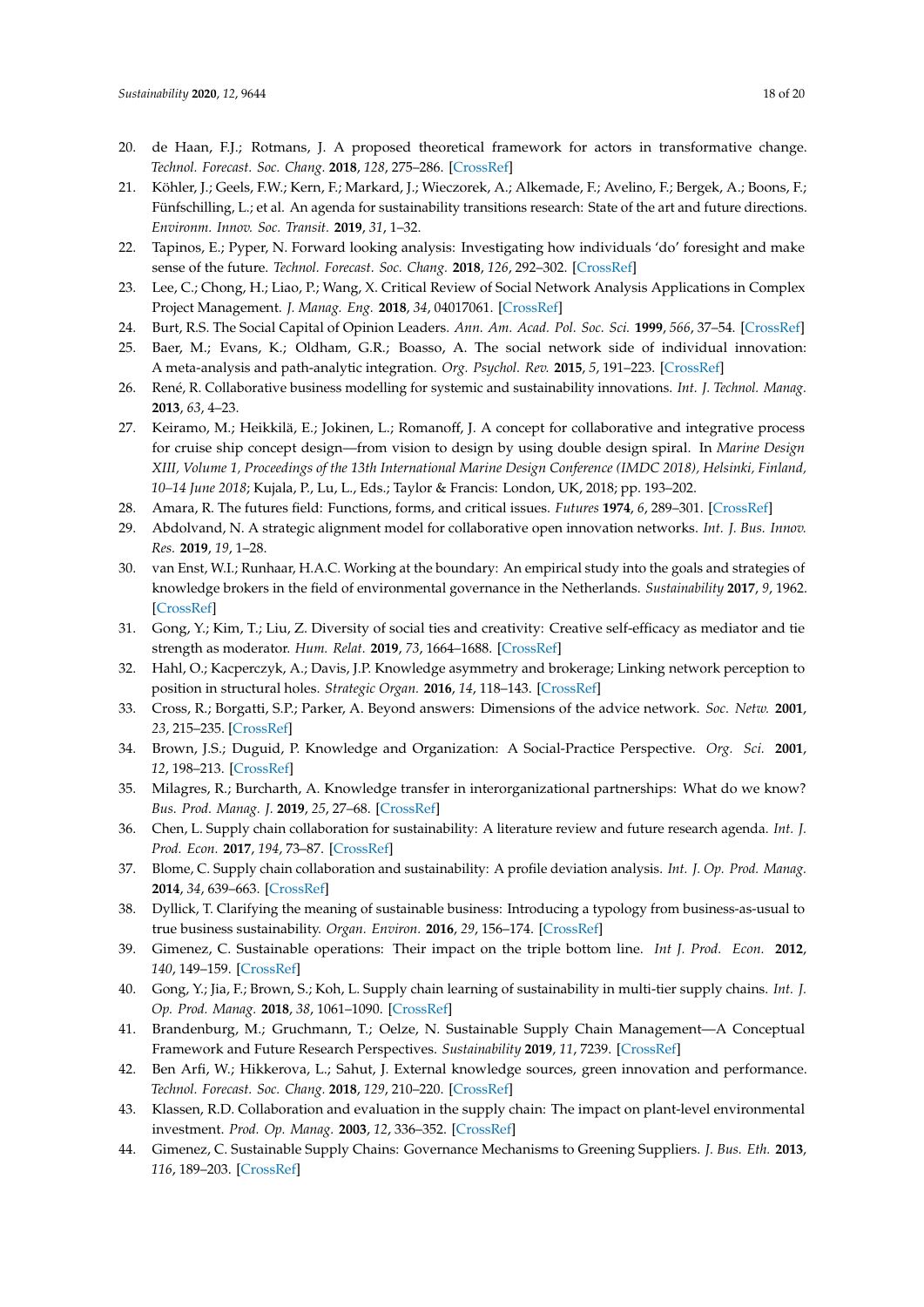- <span id="page-18-0"></span>45. Griffiths, A.; Petrick, J.A. Corporate architectures for sustainability. *Int. J. Opt. Prod. Manag.* **2001**, *21*, 1573–1585. [\[CrossRef\]](http://dx.doi.org/10.1108/01443570110410919)
- <span id="page-18-1"></span>46. Gould, R.V.; Fernandez, R.M. Structures of Mediation: A Formal Approach to Brokerage in Transaction Networks. *Soc. Methodol.* **1989**, *19*, 89–126. [\[CrossRef\]](http://dx.doi.org/10.2307/270949)
- <span id="page-18-28"></span>47. Jasny, L.; Lubell, M. Two-mode brokerage in policy networks. *Soc. Netw.* **2015**, *41*, 36–47. [\[CrossRef\]](http://dx.doi.org/10.1016/j.socnet.2014.11.005)
- <span id="page-18-2"></span>48. Hamilton, M.; Hileman, J.; Bodin, Ö. Evaluating heterogeneous brokerage: New conceptual and methodological approaches and their application to multi-level environmental governance networks. *Soc. Netw.* **2020**, *61*, 1–10. [\[CrossRef\]](http://dx.doi.org/10.1016/j.socnet.2019.08.002)
- <span id="page-18-3"></span>49. Borgatti, S.P. Network analysis in the social sciences. *Science* **2009**, *323*, 892–895. [\[CrossRef\]](http://dx.doi.org/10.1126/science.1165821)
- <span id="page-18-4"></span>50. Schröpfer, V.L.M.; Tah, J.; Kurul, E. Mapping the knowledge flow in sustainable construction project teams using social network analysis. *Eng. Constr. Archit. Manag.* **2017**, *24*, 229–259. [\[CrossRef\]](http://dx.doi.org/10.1108/ECAM-08-2015-0124)
- <span id="page-18-5"></span>51. Uzzi, B.; Spiro, J. Collaboration and Creativity: The Small World Problem. *Am. Soc.* **2005**, *111*, 447–504. [\[CrossRef\]](http://dx.doi.org/10.1086/432782)
- <span id="page-18-6"></span>52. Perry-Smith, J. Social yet creative: The role of social relationships in facilitating individual creativity. *Acad. Manag. J.* **2006**, *49*, 85–101. [\[CrossRef\]](http://dx.doi.org/10.5465/amj.2006.20785503)
- <span id="page-18-7"></span>53. Burt, R.S. Structural holes and good ideas. *Am. J. Soc.* **2004**, *110*, 349–399. [\[CrossRef\]](http://dx.doi.org/10.1086/421787)
- <span id="page-18-8"></span>54. Podolny, J.M.; Page, K.L. Network forms of organization. *Ann. Rev. Soc.* **1998**, *24*, 57–76. [\[CrossRef\]](http://dx.doi.org/10.1146/annurev.soc.24.1.57)
- <span id="page-18-9"></span>55. Inkpen, A.C.; Tsang, E.W.K. Social capital, networks, and knowledge transfer. *Acad. Manag. Rev.* **2005**, *30*, 146–165. [\[CrossRef\]](http://dx.doi.org/10.5465/amr.2005.15281445)
- <span id="page-18-10"></span>56. Berges, F. Evolution of co-management: Role of knowledge generation, bridging organizations and social learning. *J. Environ. Manag.* **2009**, *90*, 1692–1702. [\[CrossRef\]](http://dx.doi.org/10.1016/j.jenvman.2008.12.001) [\[PubMed\]](http://www.ncbi.nlm.nih.gov/pubmed/19110363)
- <span id="page-18-27"></span>57. Lazega, E. Teaming up and out? Getting Durable Cooperation in a Collegial Organization. *Eur. Soc. Rev.* **2000**, *16*, 245–266. [\[CrossRef\]](http://dx.doi.org/10.1093/esr/16.3.245)
- <span id="page-18-11"></span>58. Lorino, P. *Pragmatism and Organization Studies*; Oxford University Press: Oxford, UK, 2018.
- <span id="page-18-12"></span>59. De Jouvenel, B. Futuribles: Studies in Conjecture, edited by Bertrand de Jouvenel; The Pure Theory of Politics, by Bertrand de Jouvenel. *Pol. Q.* **2015**. [\[CrossRef\]](http://dx.doi.org/10.1111/1467-923X.02404_13)
- <span id="page-18-13"></span>60. Poli, R. The implicit future orientation of the capability approach. *Futures* **2015**, *71*, 105–113. [\[CrossRef\]](http://dx.doi.org/10.1016/j.futures.2015.03.002)
- <span id="page-18-14"></span>61. Warren, L.; Fuller, T. Capturing the Dynamics of Co-Production and Collaboration in the Digital Economy. *Leonardo* **2010**, *43*, 200–201. [\[CrossRef\]](http://dx.doi.org/10.1162/leon.2010.43.2.200)
- <span id="page-18-19"></span>62. De Smedt, P.; Borch, K.; Fuller, T. Future scenarios to inspire innovation. *Technol. Forecast. Soc. Chang.* **2013**, *80*, 432–443. [\[CrossRef\]](http://dx.doi.org/10.1016/j.techfore.2012.10.006)
- <span id="page-18-15"></span>63. Rhisiart, M.; Miller, R.; Brooks, S. Learning to use the future: Developing foresight capabilities through scenario processes. *Technol. Forecast. Soc. Chang.* **2015**, *101*, 124–133. [\[CrossRef\]](http://dx.doi.org/10.1016/j.techfore.2014.10.015)
- <span id="page-18-16"></span>64. Slaughter, R.A. The foresight principle. *Futures* **1990**, *22*, 801–819. [\[CrossRef\]](http://dx.doi.org/10.1016/0016-3287(90)90017-C)
- <span id="page-18-17"></span>65. Ahlqvist, T.; Valovirta, V.; Loikkanen, T. Innovation policy roadmapping as a systemic instrument for forward-looking policy design. *Sci. Publ. Pol.* **2012**, *39*, 178–190. [\[CrossRef\]](http://dx.doi.org/10.1093/scipol/scs016)
- <span id="page-18-18"></span>66. Schatzmann, J.; Schäfer, R.; Eichelbaum, F. Foresight 2.0—Definition, overview & evaluation. *Eur. J. Futures Res.* **2013**, *1*, 1–15.
- <span id="page-18-20"></span>67. Milojevi´c, I.; Inayatullah, S. Narrative foresight. *Futures* **2015**, *73*, 151–162. [\[CrossRef\]](http://dx.doi.org/10.1016/j.futures.2015.08.007)
- <span id="page-18-21"></span>68. Rohrbeck, R.; Gemünden, H.G. Corporate foresight: Its three roles in enhancing the innovation capacity of a firm. *Technol. Forecast. Soc. Chang.* **2011**, *78*, 231–243. [\[CrossRef\]](http://dx.doi.org/10.1016/j.techfore.2010.06.019)
- <span id="page-18-22"></span>69. van der Duin, P.; Heger, T.; Schlesinger, M.D. Toward networked foresight? Exploring the use of futures research in innovation networks. *Futures* **2014**, *59*, 62–78. [\[CrossRef\]](http://dx.doi.org/10.1016/j.futures.2014.01.008)
- <span id="page-18-23"></span>70. Könnölä, T. Facing the future: Scanning, synthesizing and sense-making in horizon scanning. *Sci. Publ. Pol.* **2012**, *39*, 222–231. [\[CrossRef\]](http://dx.doi.org/10.1093/scipol/scs021)
- <span id="page-18-24"></span>71. Bravo, F. The disclosure of financial forward-looking information. *Gend. Manag. Int. J.* **2019**, *34*, 140–156. [\[CrossRef\]](http://dx.doi.org/10.1108/GM-09-2018-0120)
- <span id="page-18-25"></span>72. Kivimaa, P. Government-affiliated intermediary organisations as actors in system-level transitions. *Res. Policy* **2014**, *43*, 1370–1380. [\[CrossRef\]](http://dx.doi.org/10.1016/j.respol.2014.02.007)
- <span id="page-18-26"></span>73. Wältermann, M.; Wolff, G.; Rank, O. Formal and informal cross-cluster networks and the role of funding: A multi-level network analysis of the collaboration among publicly and privately funded cluster organizations and their managers. *Soc. Netw.* **2019**, *58*, 116–127. [\[CrossRef\]](http://dx.doi.org/10.1016/j.socnet.2019.03.003)